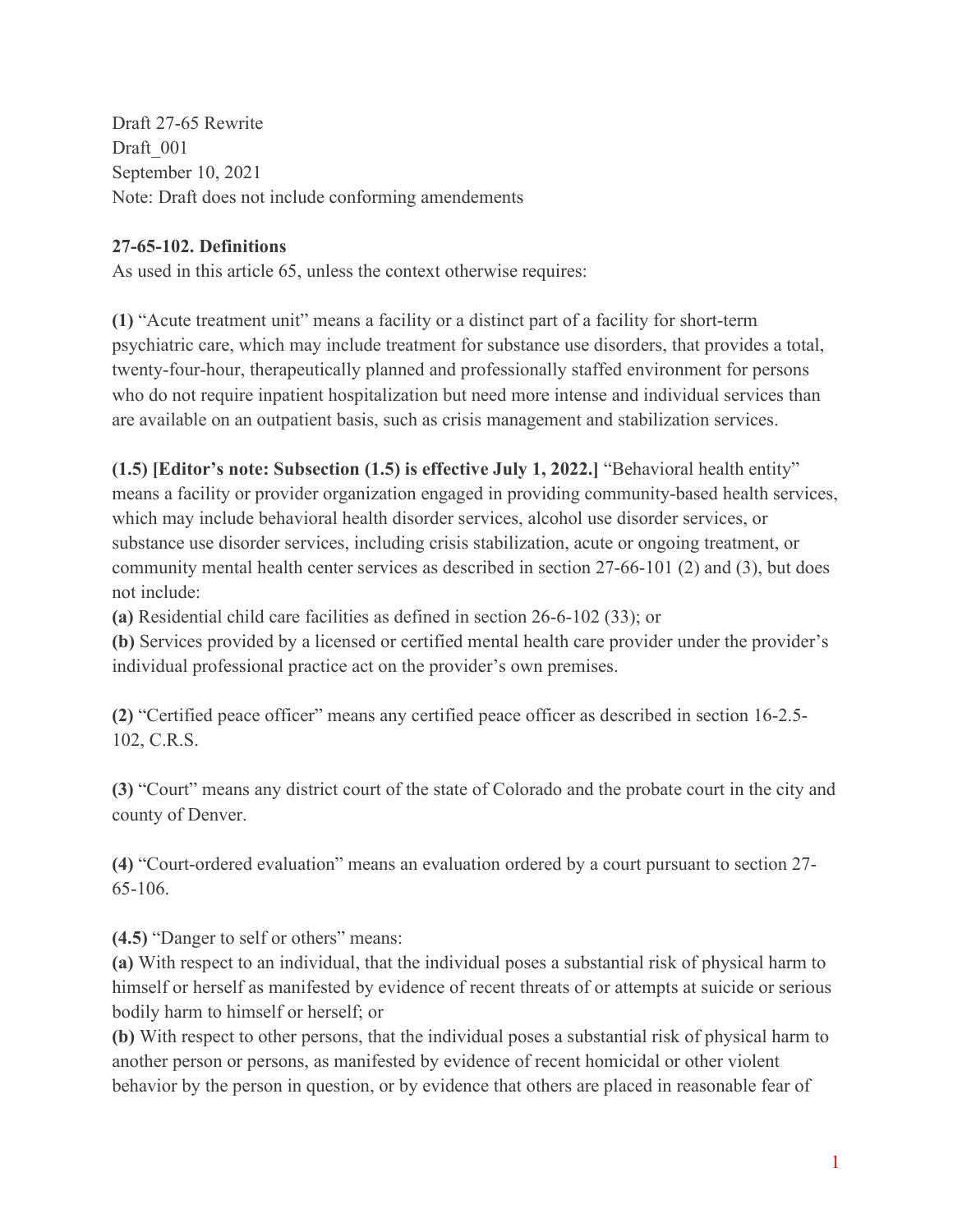violent behavior and serious physical harm to them, as evidenced by a recent overt act, attempt, or threat to do serious physical harm by the person in question.

# **(5)** "Department" means the department of human services. BEHAVIORAL HEALTH ADMINISTRATION" OR "BHA" MEANS THE BEHAVIORAL HEALTH ADMINISTRATION ESTABLISHED IN SECTION 27-60-203.

**(5.5)** "Emergency medical services facility" means a facility licensed pursuant to part 1 of article 3 of title 25 or certified pursuant to section 25-1.5-103, or any other licensed and certified facility that provides emergency medical services. An emergency medical services facility is not required to be, but may elect to become, a facility MAINTAIN A BASE DESIGNATION designated or approved by the executive director COMMISSIONER for a seventy-two-hour treatment and evaluation pursuant to section 27-65-105.

**(6)** "Executive director COMMISSIONER" means the COMMISSIONER OF THE BEHAVIORAL HEALTH ADMINISTRATION ESTABLISHED IN SECTION 27-60- 203executive director of the department of human services.

**(7) [Editor's note: This version of subsection (7) is effective until July 1, 2022.]** "Facility" means a public hospital or a licensed private hospital, clinic, community mental health center or clinic, acute treatment unit, institution, or residential child care facility that provides treatment for persons with mental health disorders.

**(8)** "Family member" means a spouse, parent, adult child, or adult sibling of a person with a mental health disorder.

**(9)** "Gravely disabled" means a condition in which a person, as a result of a mental health disorder, is incapable of making informed decisions about or providing for his or her essential needs without significant supervision and assistance from other people. As a result of being incapable of making these informed decisions, a person who is gravely disabled is at risk of substantial bodily harm, dangerous worsening of any concomitant serious physical illness, significant psychiatric deterioration, or mismanagement of his or her essential needs that could result in substantial bodily harm. A person of any age may be "gravely disabled", but such term does not include a person whose decision-making capabilities are limited solely by his or her developmental disability.

**(10)** "Hospitalization" means twenty-four-hour out-of-home placement for treatment in a facility for a person with a mental health disorder.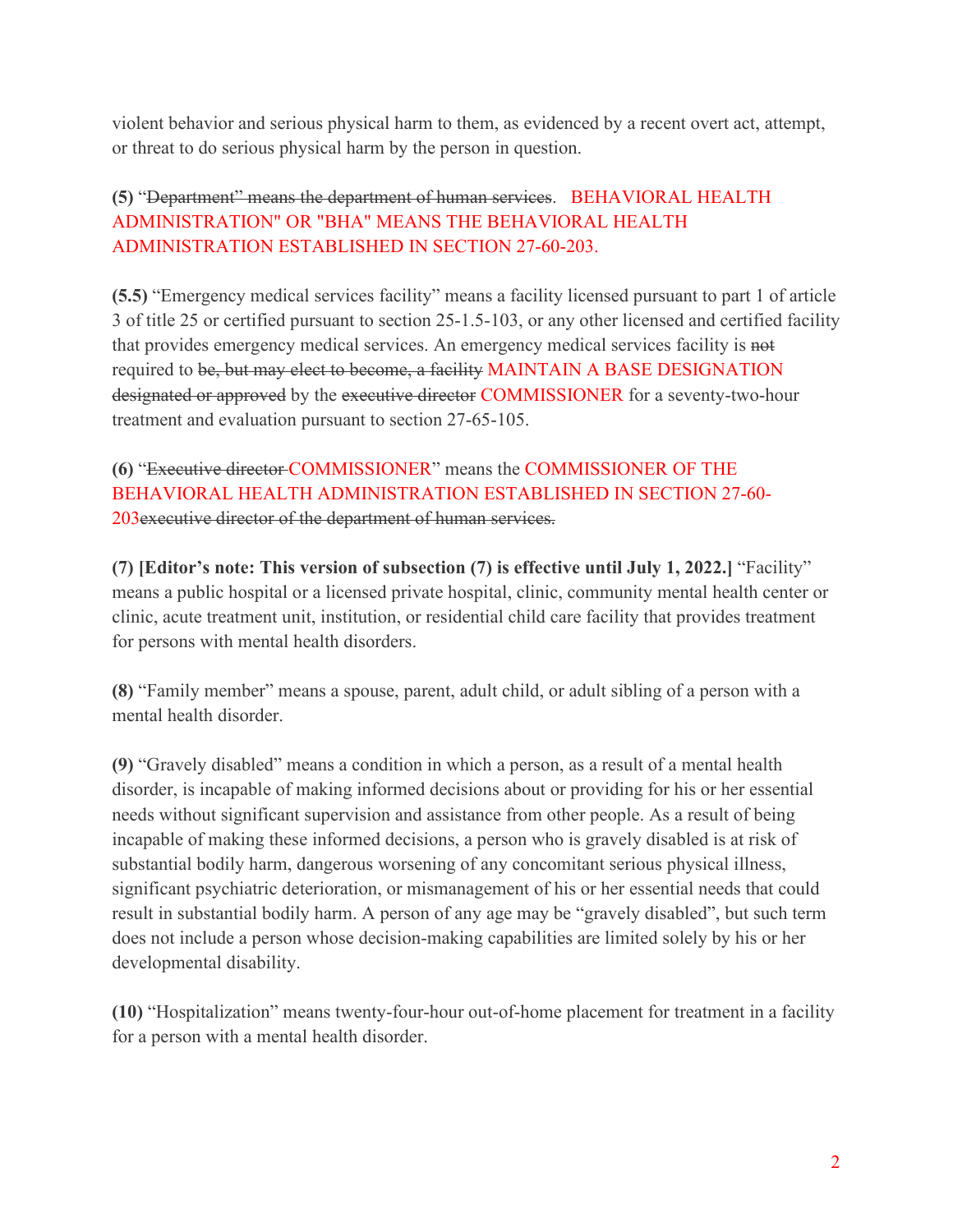**(11)** "Independent professional person" means a professional person, as defined in subsection (17) of this section, who evaluates a minor's condition as an independent decision-maker and whose recommendations are based on the standard of what is in the best interest of the minor. The professional person may be associated with the admitting mental health facility if he or she is free to independently evaluate the minor's condition and need for treatment and has the authority to refuse admission to any minor who does not satisfy the statutory standards specified in section 27-65-103 (3).

**(11.3)** "Intervening professional" means a person described in section 27-65-105 (1)(a)(II) who may effect a seventy-two-hour hold under the provisions outlined in section 27-65-105. WHO HAS SUCCESSFULLY COMPLETED A BHA ISSUED TRAINING AND MEETS ONE OF THE BELOW CRITERIA: The following persons may act as intervening professionals to effect a seventy-two-hour hold, as provided in subsections  $(1)(a)(I)$  and  $(1)(a)(I.5)$  of this section:

**(A)** A certified peace officer;

**(B)** A professional person;

(C) A PHYSICIAN ASSISTANT LICENSED UNDER THE PROVISIONS OF 12-240-113; (D) AN ADVANCED PRACTICE REGISTERED NURSE AS DEFINED IN SECTION 12-  $255 - 104(1);$ 

**(C)** (E)A registered professional nurse as defined in section 12-255-104 (11) who by reason of postgraduate education and additional nursing preparation has gained knowledge, judgment, and skill in psychiatric or mental health nursing;

**(D)** A licensed marriage and family therapist, licensed professional counselor, or addiction counselor licensed under part 5, 6, or 8 of article 245 of title 12 who, by reason of postgraduate education and additional preparation, has gained knowledge, judgment, and skill in psychiatric or clinical mental health therapy, forensic psychotherapy, or the evaluation of mental health disorders; or

(F) A licensed marriage and family therapist licensed under the provisions of part 5 of article 245 of title 12;

(G) A licensed professional counselor licensed under the provisions of part 6 of article 245 of title 12;

(H) An addiction counselor licensed under the provisions of part 8 of article 245 of title 12; or (I) A licensed clinical social worker licensed under the provisions of part 4 of article 245 of title 12.

**(11.5)** "Mental health disorder" includes one or more substantial disorders of the cognitive, volitional, or emotional processes that grossly impairs judgment or capacity to recognize reality or to control behavior. An intellectual or developmental disability is insufficient to either justify or exclude a finding of a mental health disorder pursuant to the provisions of this article 65.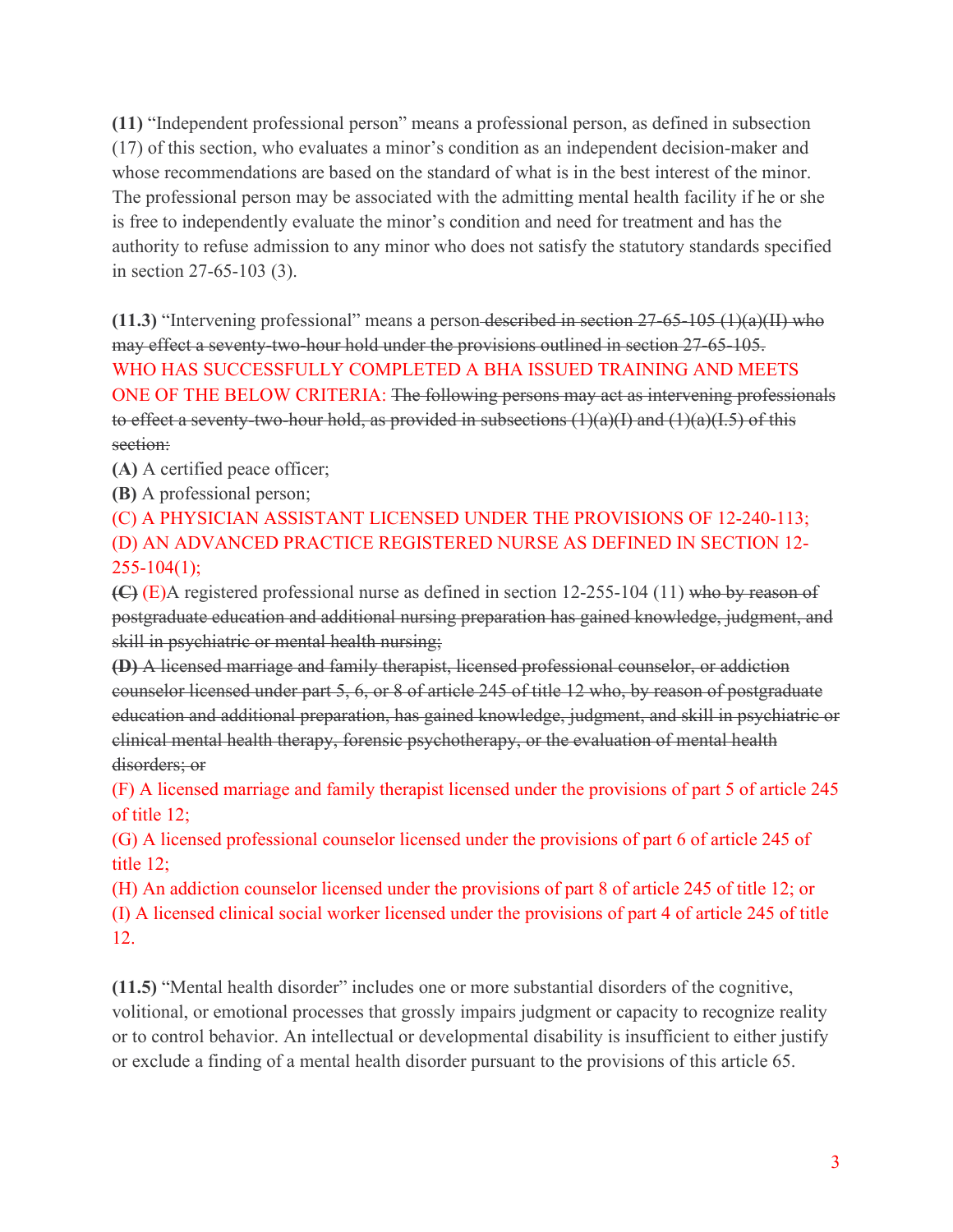**(12)** "Minor" means a person under eighteen years of age; except that the term does not include a person who is fifteen years of age or older who is living separately and apart from his or her parent or legal guardian and is managing his or her financial affairs, regardless of his or her source of income, or who is married and living separately and apart from his or her parent or legal guardian.

**(13)** "Patient representative" means a person designated by a mental health facility to process patient complaints or grievances or to represent patients who are minors pursuant to section 27- 65-103 (5).

# **(14)** Repealed.

**(15)** "Petitioner" means any person who files any petition in any proceeding in the interest of any person who allegedly has a mental health disorder or is allegedly gravely disabled.

**(16)** "Physician" means a person licensed to practice medicine in this state.

**(17)** "Professional person" means a person licensed to practice medicine in this state, a psychologist certified LICENSED to practice in this state, or a person licensed and in good standing to practice medicine in another state or a psychologist eertified LICENSED to practice and in good standing in another state who is providing medical or clinical services at a treatment facility in this state that is operated by the armed forces of the United States, the United States public health service, or the United States department of veterans affairs.

**(18)** "Residential child care facility" means a facility licensed by the state department of human services pursuant to article 6 of title 26, C.R.S., to provide group care and treatment for children as such facility is defined in section 26-6-102 (33), C.R.S. A residential child care facility may be eligible for designation by the executive director of the department of human services pursuant to this article.

**(19)** "Respondent" means either a person alleged in a petition filed pursuant to this article 65 to have a mental health disorder or be gravely disabled or a person certified pursuant to the provisions of this article 65.

**(20)** "Screening" means a review of all petitions, to consist of an interview with the petitioner and, whenever possible, the respondent, an assessment of the problem, an explanation of the petition to the respondent, and a determination of whether the respondent needs and, if so, will accept, on a voluntary basis, comprehensive evaluation, treatment, referral, and other appropriate services, either on an inpatient or an outpatient basis.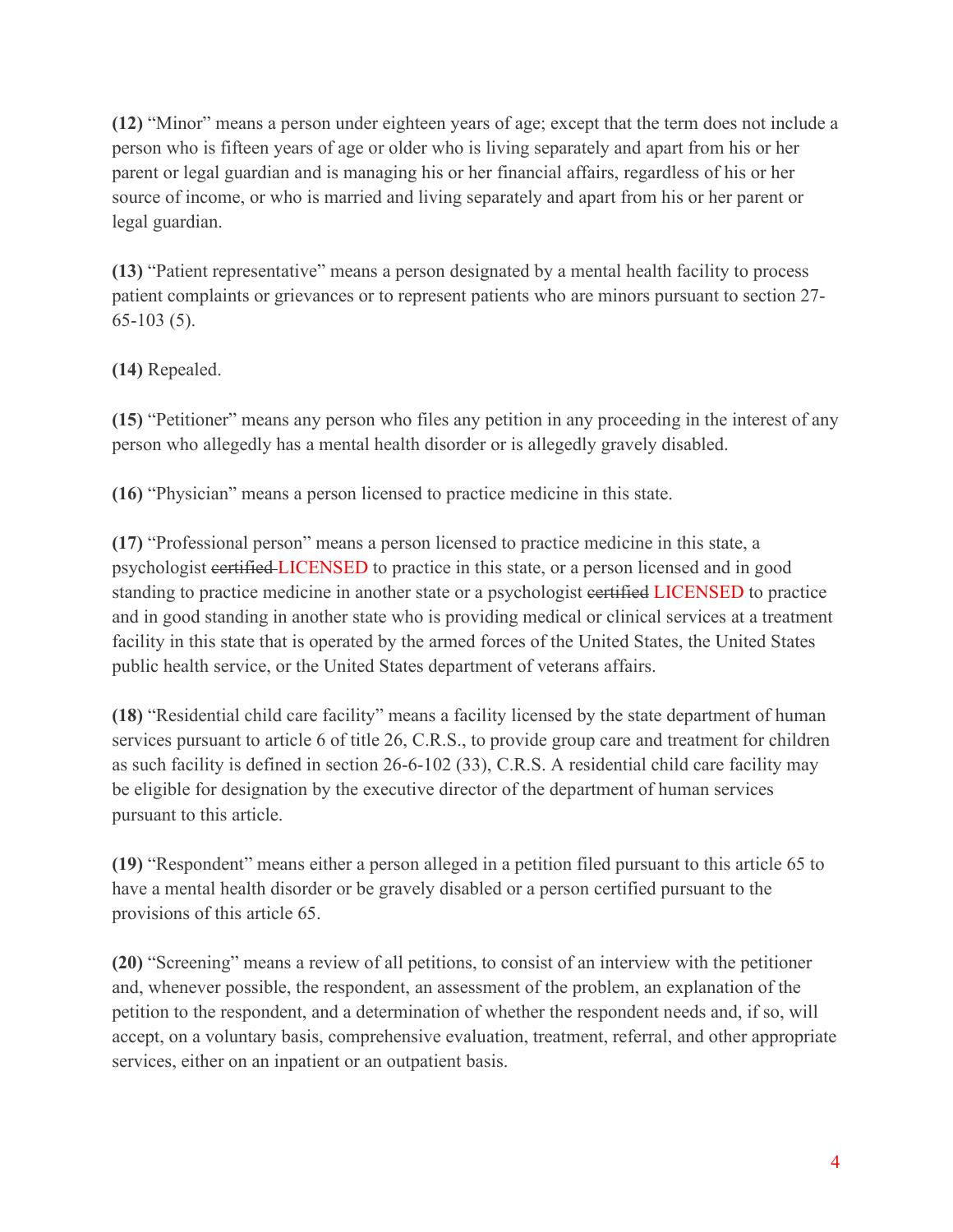#### **27-65-103. Voluntary applications for mental health services**

**(1)** Nothing in this article 65 in any way limits the right of any person to make voluntary application at any time to any public or private agency or professional person for mental health services, either by direct application in person or by referral from any other public or private agency or professional person. Subject to section 15-14-316 (4), a ward, as defined in section 15- 14-102 (15), may be admitted to hospital or institutional care and treatment for a mental health disorder by consent of the guardian for so long as the ward agrees to such care and treatment. Within ten days after any such admission, the guardian shall notify in writing the court that appointed the guardian of the admission.

#### (other sections moved to 27-65-103.5)

**(9)** For the purpose of this article, the treatment by prayer in the practice of the religion of any church which teaches reliance on spiritual means alone for healing shall be considered a form of treatment.

**(10)** The medical and legal status of all voluntary patients receiving treatment for mental health disorders in inpatient or custodial facilities must be reviewed at least once every six months. **(11)** Voluntary patients shall be afforded all the rights and privileges customarily granted by hospitals to their patients.

**(12)** If at any time during a seventy-two-hour evaluation of a person who is confined involuntarily the facility staff requests the person to sign in voluntarily and he or she elects to do so, the following advisement shall be given orally and in writing and an appropriate notation shall be made in his or her medical record by the professional person or his or her designated agent:

#### **NOTICE**

The decision to sign in voluntarily should be made by you alone and should be free from any force or pressure implied or otherwise. If you do not feel that you are able to make a truly voluntary decision, you may continue to be held at the hospital involuntarily. As an involuntary patient, you will have the right to protest your confinement and request a hearing before a judge.

#### **27-65-103.5 Voluntary applications for mental health services - treatment of minors**

**(2)** Notwithstanding any other provision of law, a minor who is fifteen years of age or older, whether with or without the consent of a parent or legal guardian, may consent to receive mental health services to be rendered by a facility or by a professional person or mental health professional licensed pursuant to part 3, 4, 5, 6, or 8 of article 245 of title 12 in any practice setting. Such consent shall not be subject to disaffirmance because of minority. The professional person or licensed mental health professional rendering mental health services to a minor may, with or without the consent of the minor, advise the parent or legal guardian of the minor of the services given or needed.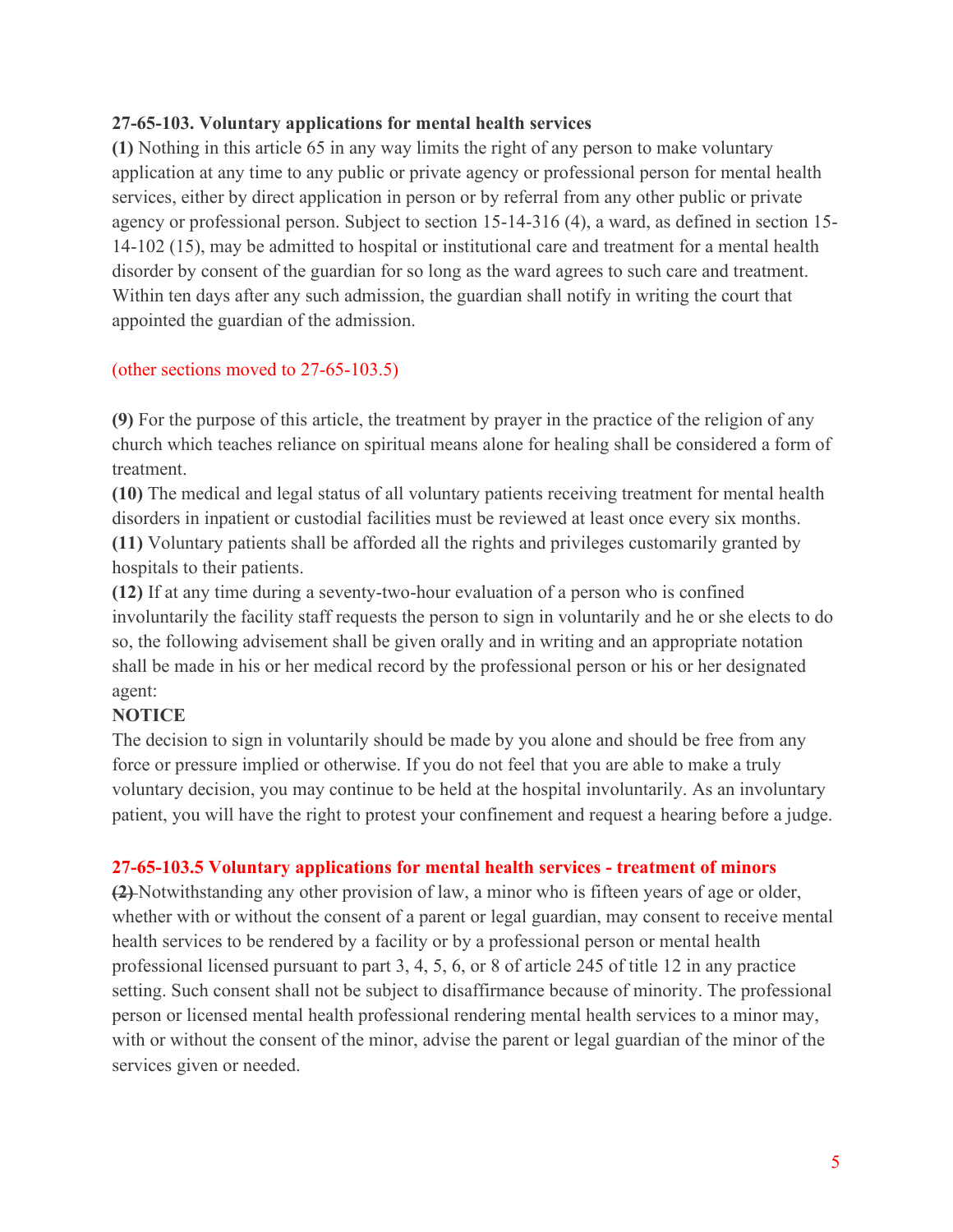**(3)** A minor who is fifteen years of age or older or a parent or legal guardian of a minor on the minor's behalf may make voluntary application for hospitalization. Application for hospitalization on behalf of a minor who is under fifteen years of age and who is a ward of the department of human services shall not be made unless a guardian ad litem has been appointed for the minor or a petition for the same has been filed with the court by the agency having custody of the minor; except that such an application for hospitalization may be made under emergency circumstances requiring immediate hospitalization, in which case the agency shall file a petition for appointment of a guardian ad litem within seventy-two hours after application for admission is made, and the court shall appoint a guardian ad litem forthwith. Procedures for hospitalization of such minor may proceed pursuant to this section once a petition for appointment of a guardian ad litem has been filed, if necessary. Whenever such application for hospitalization is made, an independent professional person shall interview the minor and conduct a careful investigation into the minor's background, using all available sources, including, but not limited to, the parents or legal guardian and the school and any other social agencies. Prior to admitting a minor for hospitalization, the independent professional person shall make the following findings:

**(a)** That the minor has a mental health disorder and is in need of hospitalization;

**(b)** That a less restrictive treatment alternative is inappropriate or unavailable; and

**(c)** That hospitalization is likely to be beneficial.

**(4)** An interview and investigation by an independent professional person shall not be required for a minor who is fifteen years of age or older and who, upon the recommendation of his or her treating professional person, seeks voluntary hospitalization with the consent of his or her parent or legal guardian. In order to assure that the minor's consent to such hospitalization is voluntary, the minor shall be advised, at or before the time of admission, of his or her right to refuse to sign the admission consent form and his or her right to revoke his or her consent at a later date. If a minor admitted pursuant to this subsection (4) subsequently revokes his or her consent after admission, a review of his or her need for hospitalization pursuant to subsection (5) of this section shall be initiated immediately.

**(5) (a)** The need for continuing hospitalization of all voluntary patients who are minors shall be formally reviewed at least every two months. Review pursuant to this subsection (5) shall fulfill the requirement specified in section 19-1-115 (8), C.R.S., when the minor is fifteen years of age or older and consenting to hospitalization.

**(b)** The review shall be conducted by an independent professional person who is not a member of the minor's treating team; or, if the minor, his or her physician, and the minor's parent or guardian do not object to the need for continued hospitalization, the review required pursuant to this subsection (5) may be conducted internally by the hospital staff.

**(c)** The independent professional person shall determine whether the minor continues to meet the criteria specified in subsection (3) of this section and whether continued hospitalization is appropriate and shall at least conduct an investigation pursuant to subsection (3) of this section.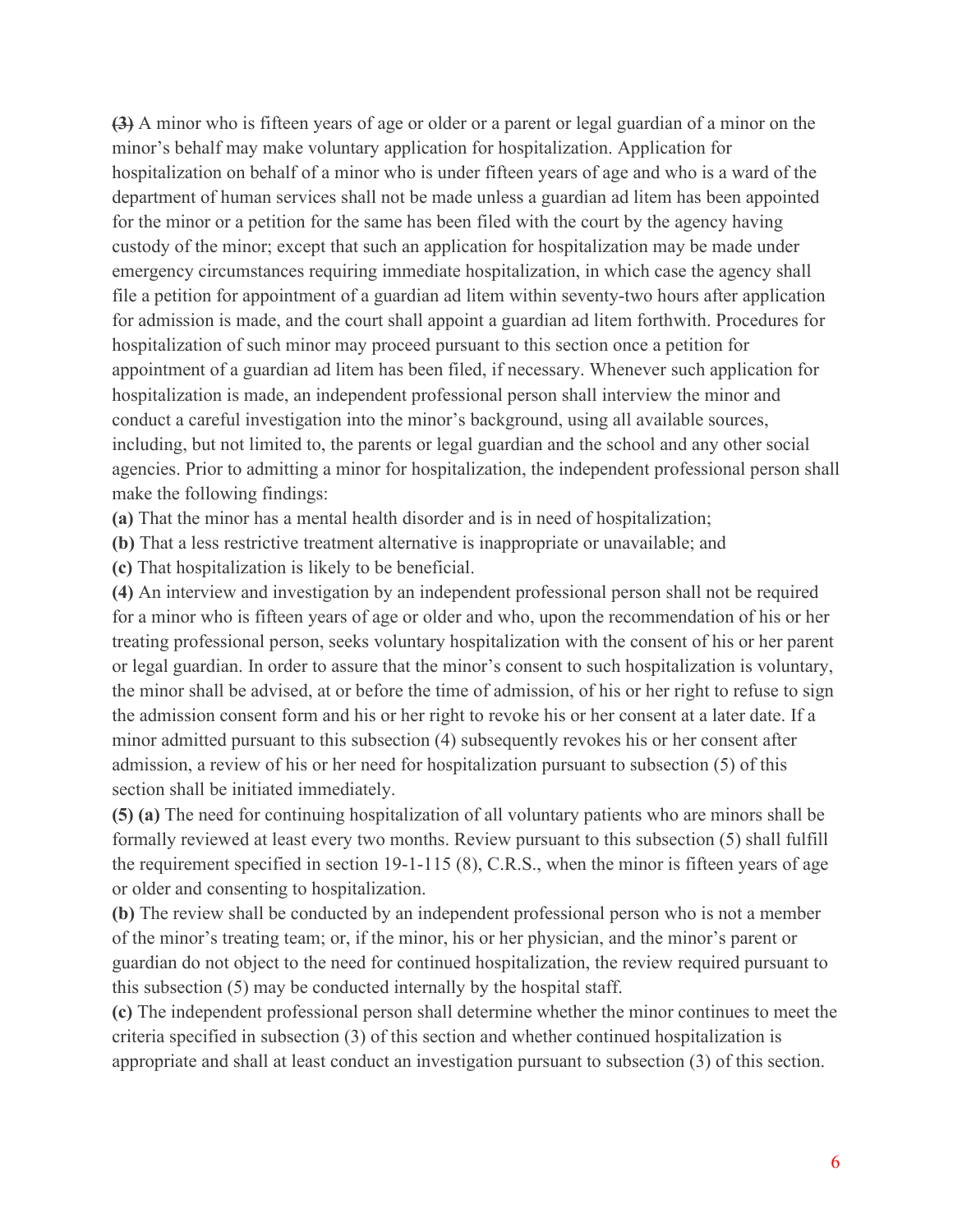**(d)** Ten days prior to the review, the patient representative at the mental health facility shall notify the minor of the date of the review and shall assist the minor in articulating to the independent professional person his or her wishes concerning continued hospitalization. **(e)** Nothing in this section shall be construed to limit a minor's right to seek release from the facility pursuant to any other provisions under the law.

**(6)** Every six months the review required pursuant to subsection (5) of this section shall be conducted by an independent professional person who is not a member of the minor's treating team and who has not previously reviewed the child pursuant to subsection (5) of this section. **(7)**

**(a)** When a minor does not consent to or objects to continued hospitalization, the need for such continued hospitalization shall, within ten days, be reviewed pursuant to subsection (5) of this section by an independent professional person who is not a member of the minor's treating team and who has not previously reviewed the child pursuant to this subsection (7). The minor shall be informed of the results of such review within three days of completion of such review. If the conclusion reached by such professional person is that the minor no longer meets the standards for hospitalization specified in subsection (3) of this section, the minor shall be discharged. **(b)** If, twenty-four hours after being informed of the results of the review specified in paragraph (a) of this subsection (7), a minor continues to affirm the objection to hospitalization, the minor shall be advised by the director of the facility or his or her duly appointed representative that the minor has the right to retain and consult with an attorney at any time and that the director or his or her duly appointed representative shall file, within three days after the request of the minor, a statement requesting an attorney for the minor or, if the minor is under fifteen years of age, a guardian ad litem. The minor, his or her attorney, if any, and his or her parent, legal guardian, or guardian ad litem, if any, shall also be given written notice that a hearing upon the recommendation for continued hospitalization may be had before the court or a jury upon written request directed to the court pursuant to paragraph (d) of this subsection (7). **(c)** Whenever the statement requesting an attorney is filed with the court, the court shall ascertain whether the minor has retained counsel, and, if he or she has not, the court shall, within three

days, appoint an attorney to represent the minor, or if the minor is under fifteen years of age, a guardian ad litem. Upon receipt of a petition filed by the guardian ad litem, the court shall appoint an attorney to represent the minor under fifteen years of age.

**(d)** The minor or his or her attorney or guardian ad litem may, at any time after the minor has continued to affirm his or her objection to hospitalization pursuant to subsection (7)(b) of this section, file a written request that the recommendation for continued hospitalization be reviewed by the court or that the treatment be on an outpatient basis. If review is requested, the court shall hear the matter within ten days after the request, and the court shall give notice to the minor; his or her attorney, if any; his or her parents or legal guardian; his or her guardian ad litem, if any; the independent professional person; and the minor's treating team of the time and place of the hearing. The hearing must be held in accordance with section 27-65-111; except that the court or jury shall determine that the minor is in need of care and treatment if the court or jury makes the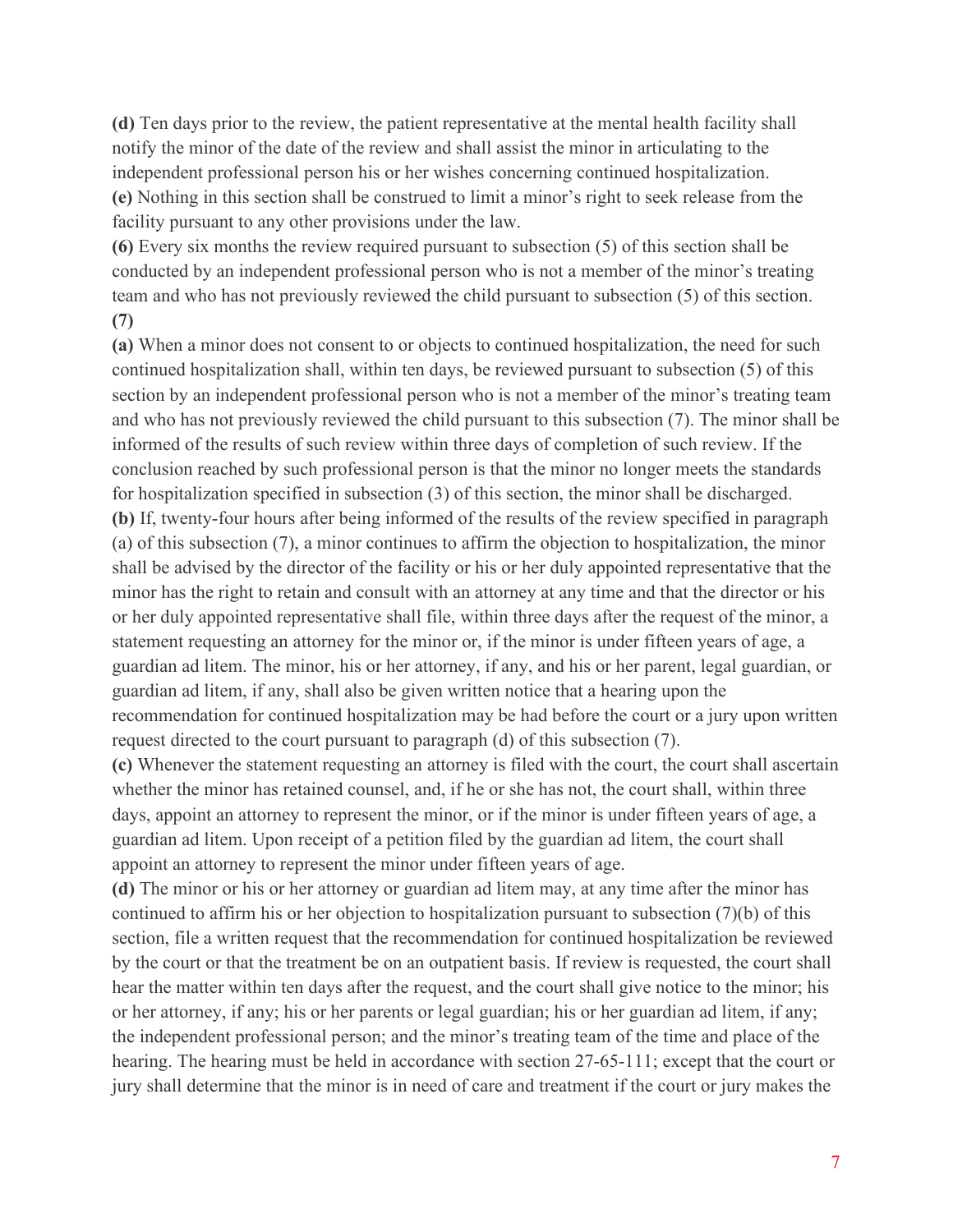following findings: That the minor has a mental health disorder and is in need of hospitalization, that a less restrictive treatment alternative is inappropriate or unavailable, and that hospitalization is likely to be beneficial. At the conclusion of the hearing, the court may enter an order confirming the recommendation for continued hospitalization, discharge the minor, or enter any other appropriate order.

**(e)** For purposes of this subsection (7), "objects to hospitalization" means that a minor, with the necessary assistance of hospital staff, has written his or her objections to continued hospitalization and has been given an opportunity to affirm or disaffirm such objections fortyeight hours after the objections are first written.

**(f)** A minor may not again object to hospitalization pursuant to this subsection (7) until ninety days after conclusion of proceedings pursuant to this subsection (7).

**(g)** In addition to the rights specified under section 27-65-117 for persons receiving evaluation, care, or treatment, a written notice specifying the rights of minor children under this section shall be given to each minor upon admission to hospitalization.

**(8)** A minor who no longer meets the standards for hospitalization specified in subsection (3) of this section shall be discharged.

### **27-65-104. Rights of respondents**

Unless specifically stated in an order by the court, a respondent shall not forfeit any legal right or suffer legal disability by reason of the provisions of this article.

#### **27-65-105. Emergency procedure**

**(1)** Emergency procedure may be invoked under one of the following conditions:

**(a) (I)** When any person appears to have a mental health disorder and, as a result of such mental health disorder, appears to be an imminent danger to others or to himself or herself or appears to be gravely disabled, then an intervening professional, as specified in subsection  $(1)(a)(II)$  of this section, upon probable cause and with such assistance as may be required, may take the person into custody, or cause the person to be taken into custody, and placed in a facility designated or approved by the executive director COMMISSIONER for a seventy-two-hour treatment and evaluation. ALL EMERGENCY MEDICAL SERVICES FACILITIES SHALL BE REQUIRED TO MAINTAIN A 72-HOUR TREATMENT AND EVALUATION BASE DESIGNATION BY THE COMMISSIONER. If such a facility is not available, the person may be taken to an emergency medical services facility.

**(I.5)** When any person appears to have a mental health disorder and, as a result of such mental health disorder, is in need of immediate evaluation for treatment in order to prevent physical or psychiatric harm to others or to himself or herself, then an intervening professional, as specified in subsection (1)(a)(II) of this section, upon probable cause and with such assistance as may be required, may immediately transport the person to an outpatient mental health facility or other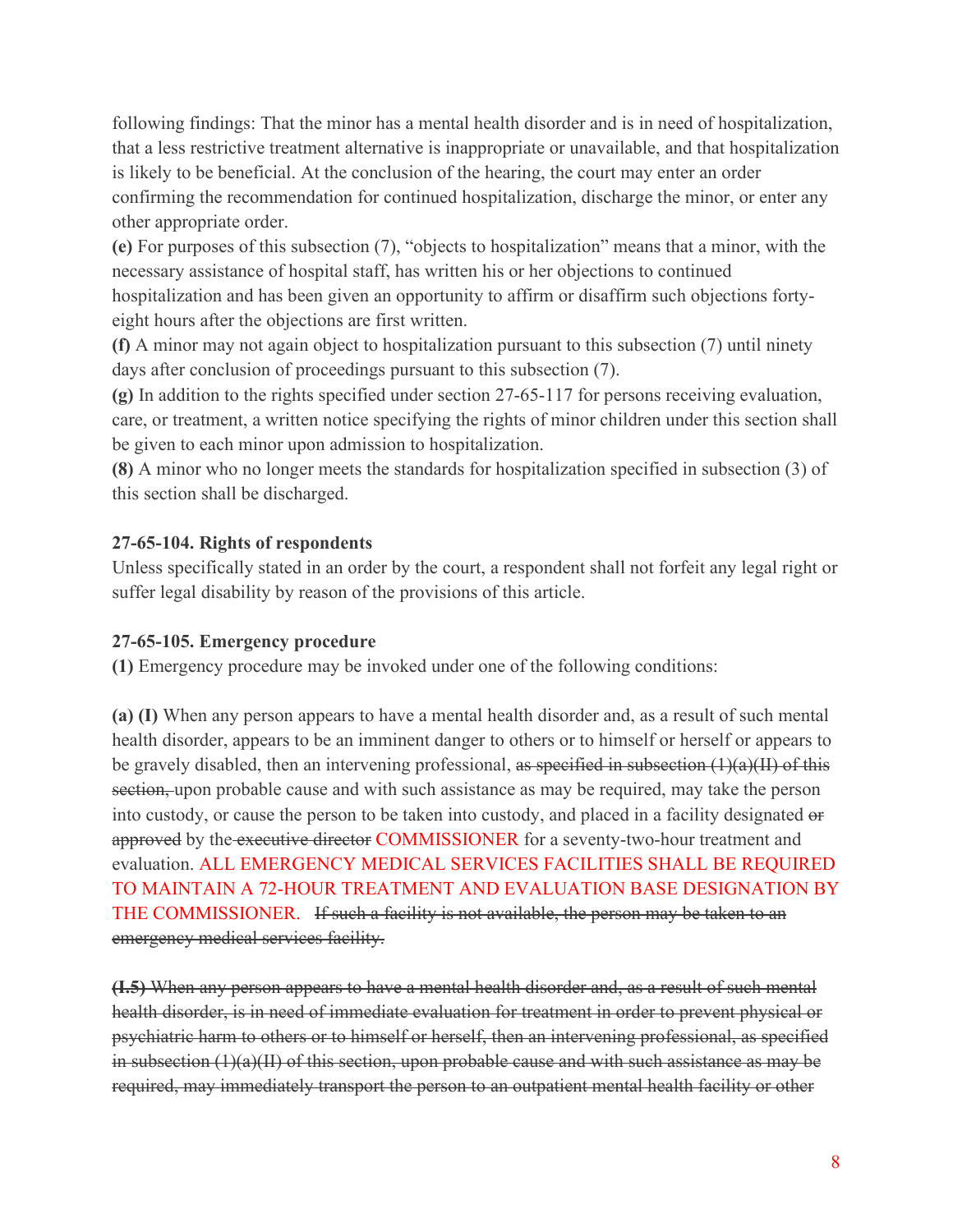clinically appropriate facility designated or approved by the executive director If such a facility is not available, the person may be taken to an emergency medical services facility.

**(II)**The following persons may act as intervening professionals to effect a seventy-two-hour hold, as provided in subsections  $(1)(a)(I)$  and  $(1)(a)(I.5)$  of this section:

**(A)** A certified peace officer;

**(B)** A professional person;

**(C)** A registered professional nurse as defined in section 12-255-104 (11) who by reason of postgraduate education and additional nursing preparation has gained knowledge, judgment, and skill in psychiatric or mental health nursing;

**(D)** A licensed marriage and family therapist, licensed professional counselor, or addiction counselor licensed under part 5, 6, or 8 of article 245 of title 12 who, by reason of postgraduate education and additional preparation, has gained knowledge, judgment, and skill in psychiatric or clinical mental health therapy, forensic psychotherapy, or the evaluation of mental health disorders; or

**(b)** Upon an ANY PERSON'S affidavit sworn to or affirmed before a judge OR MAGISTRATE that relates sufficient facts to establish that a person appears to have a mental health disorder and, as a result of the mental health disorder, appears to be an imminent danger to others or to himself or herself or appears to be gravely disabled, the court may order the person described in the affidavit to be taken into custody and placed in a facility designated or approved by the executive director COMMISSIONER for a seventy-two-hour treatment and evaluation. Whenever in this article 65 a facility is to be designated or approved by the executive director, hospitals, if available, must be approved or designated in each county before other facilities are approved or designated. Whenever in this article 65 a facility is to be designated or approved by the executive director as a facility for a stated purpose and the facility to be designated or approved is a private facility, the consent of the private facility to the enforcement of standards set by the executive director is a prerequisite to the designation or approval.

**(c)** Upon an affidavit sworn to or affirmed before a judge that relates sufficient facts to establish that a person appears to have a mental health disorder and, as a result of the mental health disorder, is in need of immediate evaluation for treatment to prevent physical or psychiatric harm to others or to himself or herself, the court may order the person described in the affidavit to be transported to an outpatient mental health facility or other clinically appropriate facility designated or approved by the executive director.

**(2)** When a person is taken into custody pursuant to subsection (1) of this section, he or she must not be detained in a jail, lockup, or other place used for the confinement of persons charged with or convicted of penal offenses REGARDLESS OF WHETHER A WARRANT HAS ISSUED FOR THE PERSON'S ARREST.

**(3)** When a person is taken into emergency custody by an intervening professional pursuant to subsection (1) of this section and is presented to an emergency medical services facility or a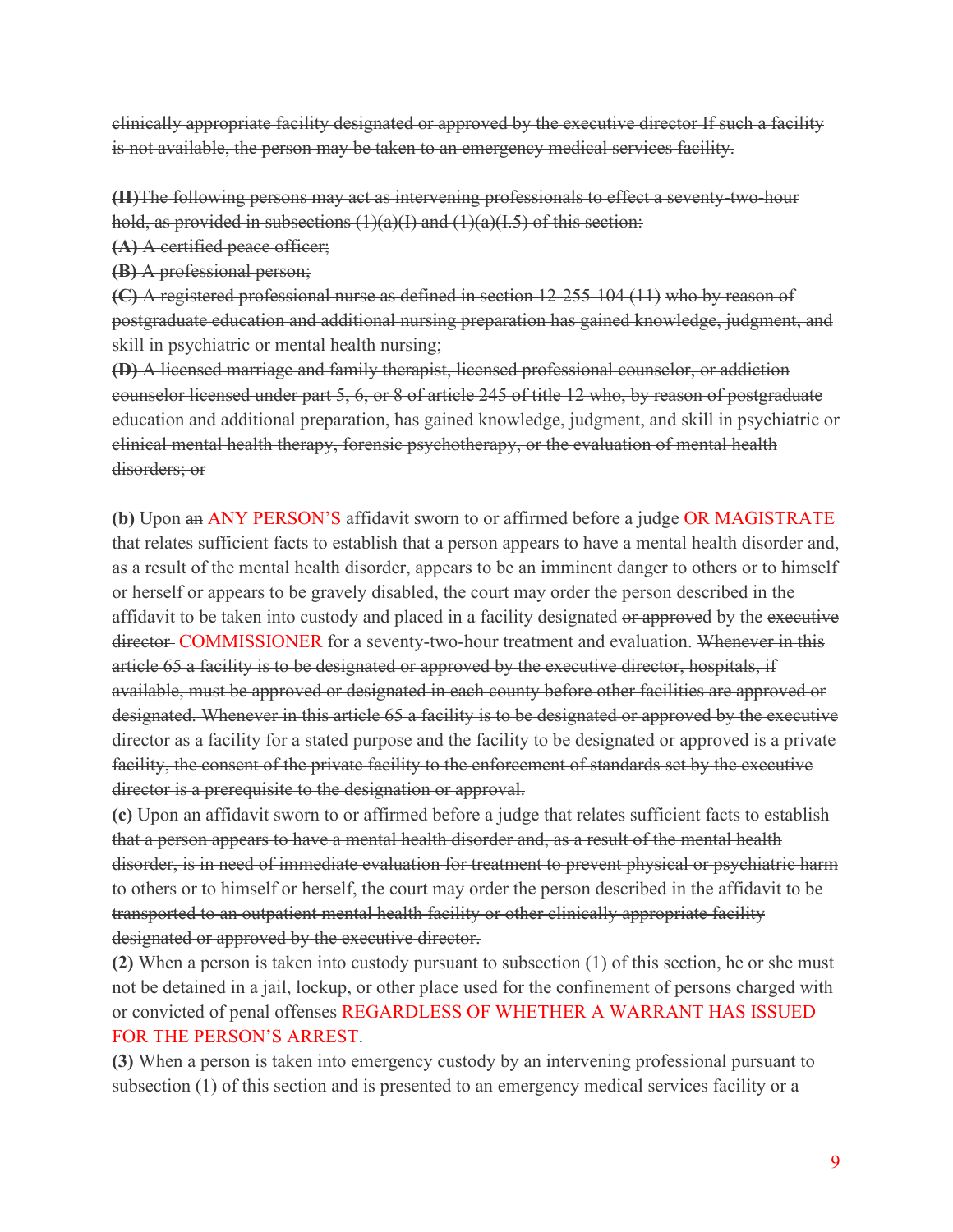facility that is designated or approved by the COMMISSIONER executive director, the facility shall require an application in writing, stating the circumstances under which the person's condition was called to the attention of the intervening professional and further stating sufficient facts, obtained from the intervening professional's personal observations or obtained from others whom he or she reasonably believes to be reliable, to establish that the person has a mental health disorder and, as a result of the mental health disorder, is an imminent danger to others or to himself or herself, OR is gravely disabled, or is in need of immediate evaluation for treatment. The application must indicate when the person was taken into custody and who brought the person's condition to the attention of the intervening professional. A copy of the application must be furnished to the person being evaluated, and the application must be retained in accordance with the provisions of section 27-65-121 (4).

**(4)** If the seventy-two-hour treatment and evaluation facility admits ACCEPTS the person, it may detain him or her for evaluation and treatment for a period not to exceed seventy-two hours, excluding Saturdays, Sundays, and holidays if evaluation and treatment services are not available on those days. For the purposes of this subsection (4), evaluation and treatment services are not deemed to be available merely because a professional person is on call during weekends or holidays. If, in the opinion of the professional person in charge of the evaluation, the person can be properly cared for without being detained, he or she shall be provided services on a voluntary basis.

**(5)** Each person admitted to DETAINED FOR a seventy-two-hour treatment and evaluation facility under the provisions of this article shall receive an evaluation as soon as possible after he or she is admitted ACCEPTED BY THE FACILITY and shall receive such treatment and care as his or her condition requires for the full period that he or she is held. THE EVALUATION SHALL DETERMINE IF A PERSON MAY BE RELEASED, REFERRED FOR FURTHER CARE, OR CERTIFIED PURSUANT TO 27-65-107.

- A. EVERY EVALUATION MUST BE COMPLETED USING A STANDARDIZED FORM APPROVED BY THE COMMISSIONER OF THE BEHAVIORAL HEALTH ADMINISTRATION.
- B. AN EVALUATION MAY BE COMPLETED BY:
	- a. A PROFESSIONAL PERSON
	- b. A PROFESSIONAL WHO HAS COMPLETED TRAINING REQUIREMENTS AS DETERMINED BY THE BHA AND IS A LICENSED ADVANCED PRACTICE NURSE, A LICENSED PHYSICIANS ASSISTANT, A LICENSED CLINICAL SOCIAL WORKER, OR A LICENSED PROFESSIONAL COUNSELOR.

The person shall be released before seventy-two hours have elapsed if in the opinion of the professional person, the person no longer requires evaluation or treatment. Persons who have been detained for seventy-two-hour evaluation and treatment shall be released, referred for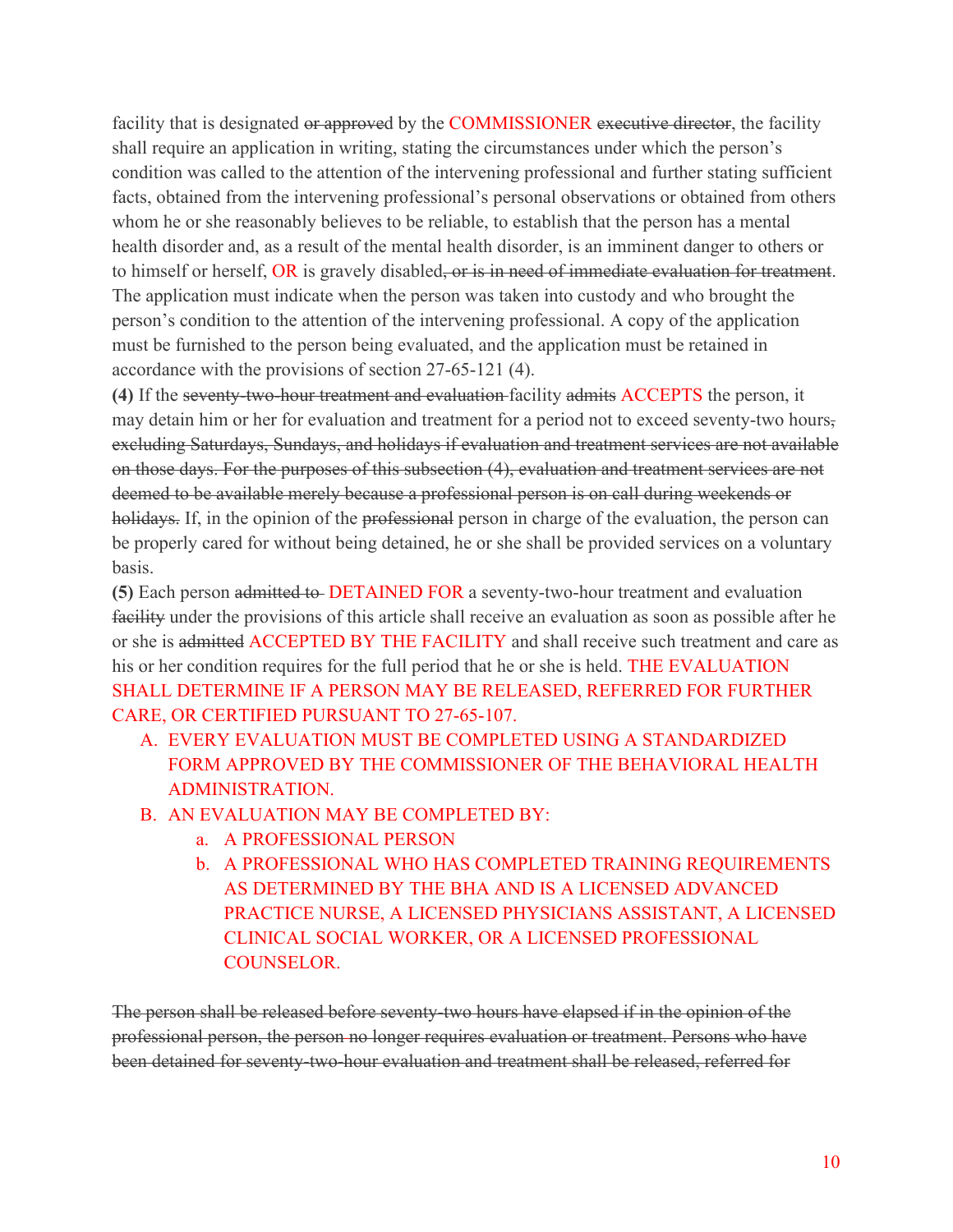further care and treatment on a voluntary basis, or certified for treatment pursuant to section 27- 65-107.

- C. IF AFTER AN EVALUATION, THE EVALUATING PERSON DETERMINES THE INDIVIDUAL MEETS CRITERIA TO BE CERTIFIED FOR TREATMENT PURSUANT TO 27-65-107 AND THE FACILITY CANNOT LOCATE AN AVAILABLE PLACEMENT FOR THE INDIVIDUAL, IF THE FACILITY IS APPROPRIATELY DESIGNATED BY THE COMMISSIONER, THE FACILITY MAY INITIATE A SHORT-TERM CERTIFICATION AND DETAIN THE INDIVIDUAL FOR AN ADDITIONAL 5 DAYS WHILE PLACEMENT IS LOCATED.
	- a. ANY FACILITY THAT IS APPROPRIATELY DESIGNATED BY THE COMMISSIONER FOR 72-HOUR TREATMENT AND EVALUATION THAT INITIATES A SHORT-TERM CERTIFICATION SHALL IMMEDIATELY NOTIFY THE BEHAVIORAL HEALTH ADMINISTRATION. THE BHA SHALL ASSIST THE FACILITY IN LOCATING AN APPROPRIATE PLACEMENT OPTION.
	- b. IF A FACILITY, WITH ASSISTANCE FROM THE BHA, IS UNABLE TO LOCATE AN APPROPRIATE PLACEMENT OPTION WITHIN 5 DAYS, THE SHORT-TERM CERTIFICATION SHALL BE TERMINATED.

**(6)** At any time during emergency custody of an individual pursuant to this section in either an emergency medical services facility or a designated facility, if, in the opinion of a professional person, or an advanced practice nurse licensed pursuant to part 1 of article 255 of title 12 and included in the advanced practice registry pursuant to section 12-255- 111 with a population focus in psychiatry or mental health, acting within his or her scope of practice, the person no longer meets the standards for emergency custody or detention and his or her care can be provided in another setting, The person must be appropriately discharged or referred for further care and treatment on a voluntary basis, or certified for treatment pursuant to section 27-65-107.

(7) ALL INDIVIDUALS WHO HAVE BEEN DETAINED FOR SEVENTY-TWO-HOUR EVALUATION AND TREATMENT SHALL RECEIVE A DISCHARGE SUMMARY AND COPY OF A COMPLETED EVALUATION FORM.

- A. Discharge summaries shall be completed for all clients regardless of discharge status before the individual is released.
- B. The discharge summary shall be signed by the client or the client's parent or guardian when possible, the evaluating professional, when possible and the clinical supervisor or program director.
- C. Medication changes made due to differences in formulary shall be noted on the discharge summary.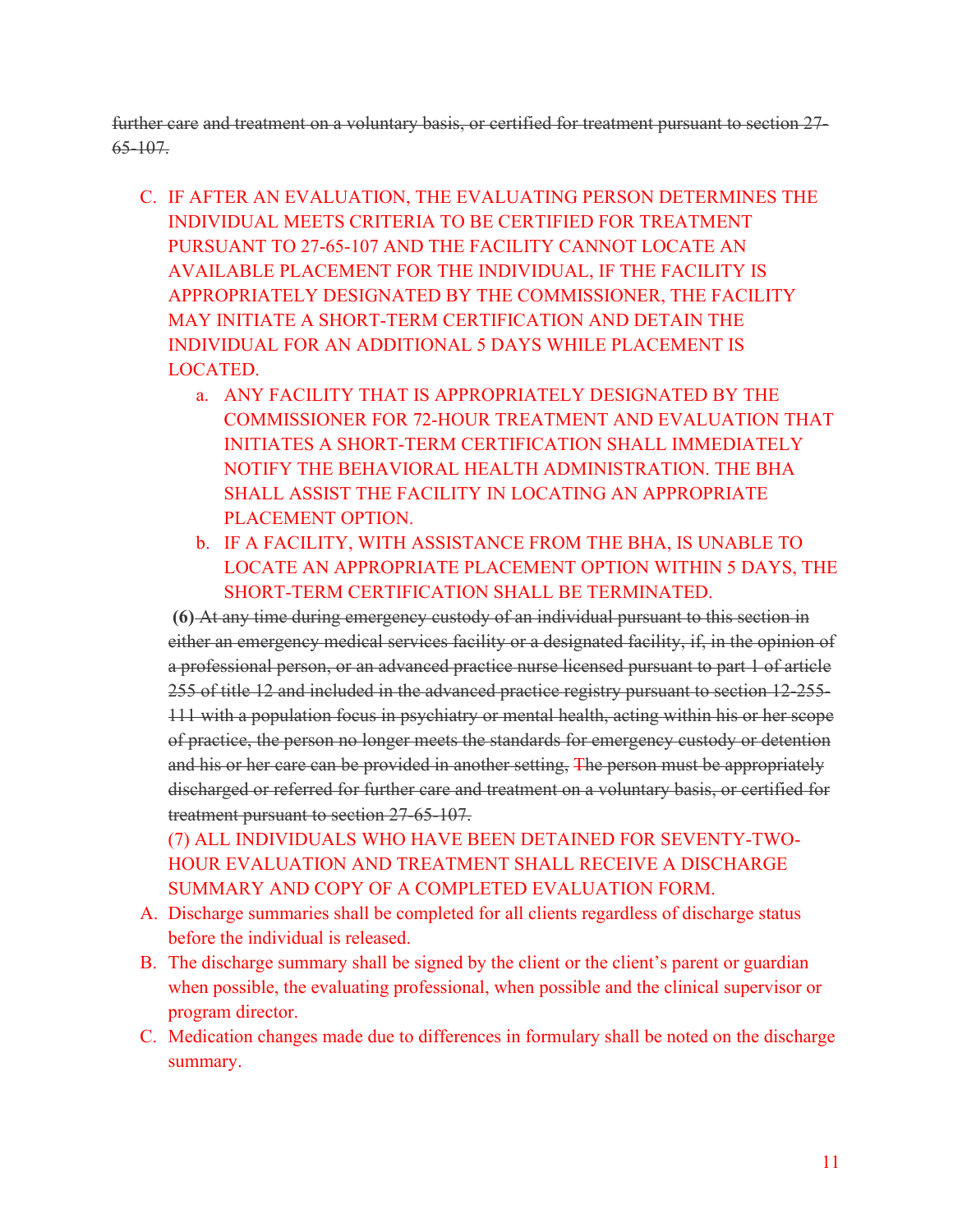- D. The facility shall document in the client's medical record whether or not the discharge summary was provided to the client. If it was not provided to the client, documentation shall include the reason it was not provided. If the individual is under 18 years old, the discharge summary shall be provided to the individual's parent or guardian. If the individual has identified and authorized an individual to act as a lay caregiver, a copy of the discharge summary shall be provided to the lay caregiver, when possible.
- E. Discharge summaries shall include the following:
	- a. Continuing care plan
	- b. Any medications that were changed during the emergency mental health procedure including any medications the patient was taking/previously prescribed upon admission, and which (if any) were changed or stopped at the time of discharge.
	- c. Any screening/diagnostic tests during the emergency mental health procedure.
	- d. Any therapeutic treatments during the emergency mental health procedure
	- e. Any labs (blood tests) or imaging (such as c-t, mri, etc.) that were completed or attempted.
	- f. Vital signs, if applicable.
	- g. A copy of any Psychiatric Advance Directive that was presented to the facility
	- h. How to contact the treating facility if needed.
- F. Continuing Care. Each discharge summary shall include a continuing care plan. The plan shall include:
	- a. Any prescriptions for the individual and a 7-day supply of medication
	- b. An appointment for ongoing outpatient behavioral health care with the individual's care provider. If he or she does not have a care provider, the facility shall notify the statewide care coordination infrastructure as established in 27-60- 204.
	- c. Develop a safety plan with the patient and, if applicable, the designated lay caregiver or guardian.
	- d. Notification of the patient's primary care provider, if applicable.
	- e. The facility shall ensure any individual who is discharged without food, housing, or economic security is referred to appropriate services in the community and these referrals and linkages shall be documented in the client's medical record.
	- f. If the facility has provided care and treatment to the individual more than once in a twelve-month period under an emergency mental health procedure or emergency substance use commitment, the facility shall refer the individual to the transition specialist program created pursuant to 27-66.5-103.
		- i. With the patient's consent, the facility shall also document information regarding the patient's pre-intake living situation for the purposes of data collection. Such information would include patient statistics about stable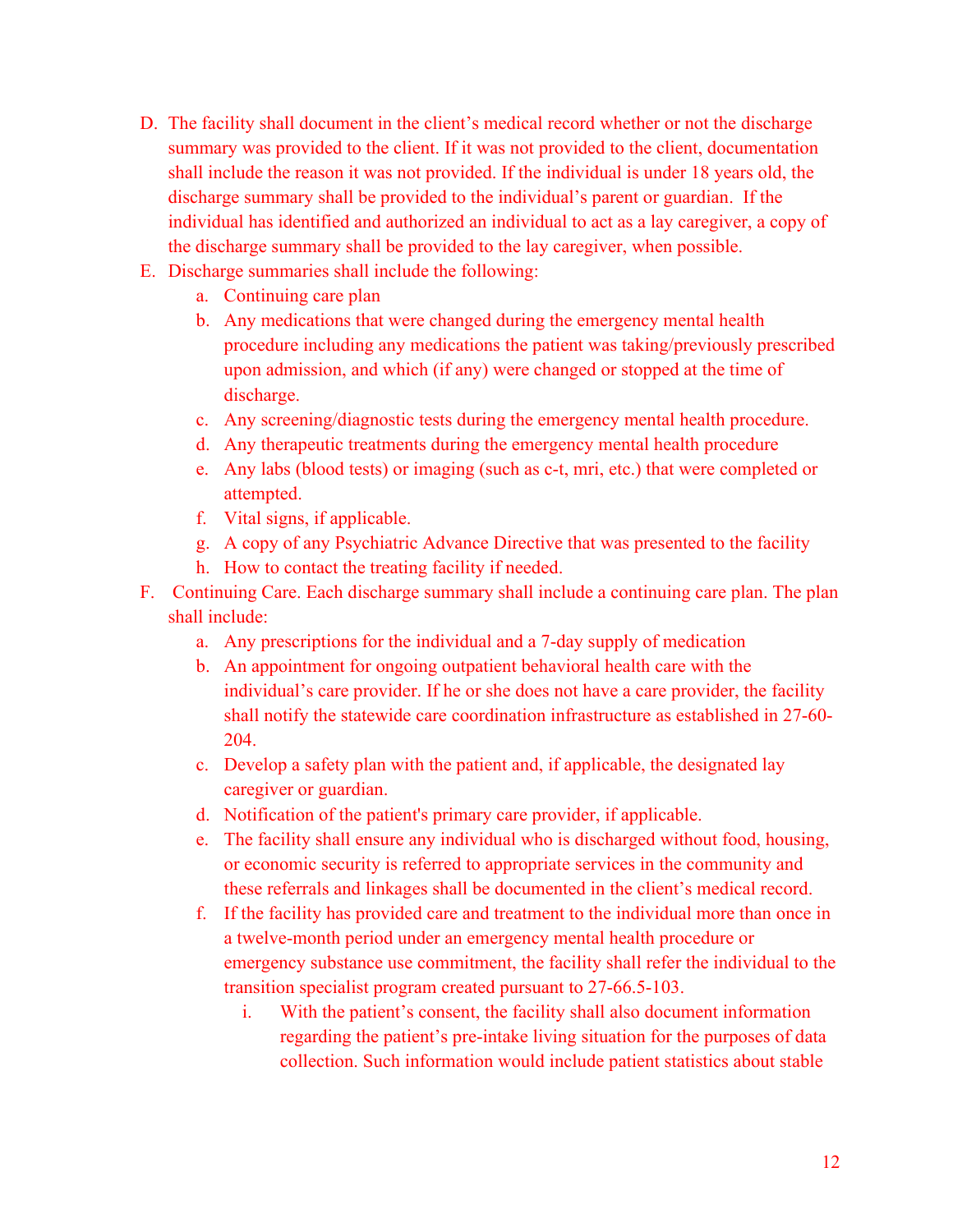housing, community services efficiency, substance use, social support networks, resource accessibility, and employment.

- g. The phone number and text line to the Colorado Crisis Services hotline and information on the availability of peer support services.
- h. Information on how to establish a psychiatric advance directive if one was not presented.
- G. The facility shall, at a minimum, attempt to follow-up with the individual, his or her family or guardian, or identified lay caregiver at least 48 hours after discharge. The facility is encouraged to utilize peer support professionals, as defined in 27-60-108 (2)(b) when performing follow-up care with individuals and in developing a continuing care plan.
	- a. A facility may facilitate follow-up care through contracts with a community-based behavioral health provider or Colorado behavioral health crisis hotline.
	- b. Follow-up care may be conducted in person, via telehealth or by phone;
- H. The facility shall encourage the client to identify a family, friend, or other individual to act as a lay caregiver to participate in discharge planning and shall notify the client that he or she is able to rescind the authorization at any time. If the individual identifies a person to act as a lay caregiver and has provided necessary authorization, the facility shall attempt to involve that individual in discharge planning. The facility shall notify the lay caregiver that the client is being discharged or transferred.
	- a. A copy of the continuing care plan shall be filed in the client's case record.
- I. Referral Policies/Community Linkage. The entity shall develop, maintain and document compliance with written policies and procedures for referring clients and receiving client referrals from other service providers.

# **(8) RIGHTS OF INDIVIDUALS DETAINED FOR SEVENTY-TWO-HOUR TREATMENT AND EVALUATION**

(1) Each person detained for 72-hour treatment and evaluation has the following rights, regardless of receiving facility, a list of which shall be prominently posted in the predominant languages of the community and explained in a language or modality accessible to the patient. The facility shall assist the patient in exercising the rights granted in this subdivision.

- Immediately upon placement in the facility, to receive a written copy and verbal description in a language or modality accessible to the patient of all his or her enumerated rights outlined in this section and any accompanying rules, and a minor child and his or her guardian shall receive written notice of his or her rights as provided in section  $27-65-103(7)(g)$ .
- To be told verbally and in writing:
	- The reason for his or her detainment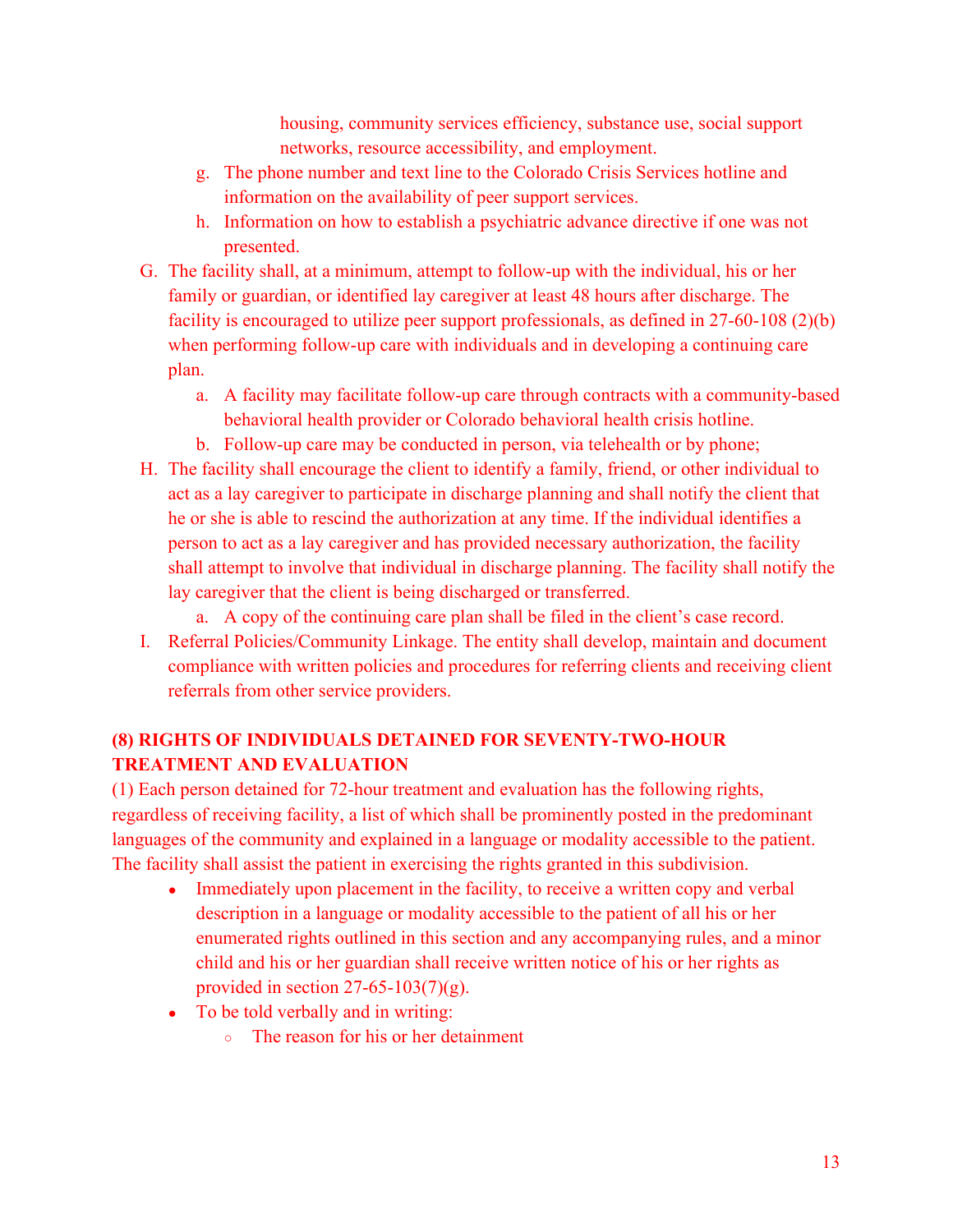- The limitations of their detainment, including a description of their right to refuse medication, and that the detainment does not mean that all treatment during confinement is mandatory
- $\circ$  If not certified pursuant to 27-65-107, the patient has the right to leave after 72 hours
- To request a change to voluntary status.
- To be treated fairly, with respect and recognition of the patient's dignity and individuality by all employees of the treatment facility with whom the patient comes in contact.
- To receive the same consideration and access to appropriate services as others, regardless of race, color, national origin, age, gender identity, sexual orientation, political affiliation, religious beliefs, financial status, or disability;
- To retain and consult with an attorney at any time.
- A patient has the right to meet with or call a personal clinician, spiritual advisor, counsel, crisis hotline, family, workplace, childcare provider, or school at all reasonable times. The patient has the right to continue the practice of religion.
- The legal guardian of the patient shall be given the opportunity to authorize disclosure of the patient's presence in the facility to callers and visitors who may seek to communicate with the patient.
- To see and receive the services of a patient advocate who has no direct or indirect clinical, administrative, or financial responsibility for the person. The person must have access to such services within 2 hours of their request.
- To have reasonable access to telephones or other communication devices, and to make and to receive calls or communications in privacy. Facility staff shall not open, delay, intercept, read, or censor mail or other communications or use mail or other communications as a method to enforce compliance with facility staff.
- To wear his or her own clothes, keep and use personal possessions, and keep and be allowed to spend a reasonable sum of the person's own money;
- To have access to medical records pursuant to 27-65-121;
- To have treatment records remain confidential, except as required by law;
- To not be fingerprinted, unless required by law;
- A person may be photographed upon admission for identification and the administrative purpose of the facility. The photographs shall be confidential and shall not be released by the facility except pursuant to court order. No other nonmedical photographs shall be taken or used without appropriate consent or authorization.
- To have appropriate access to adequate food in accordance with dietary preferences and practices, water, and hygiene products;
- To have physical privacy in showering, changing, and using the restroom; and
- To have frequent and convenient opportunities to meet with visitors.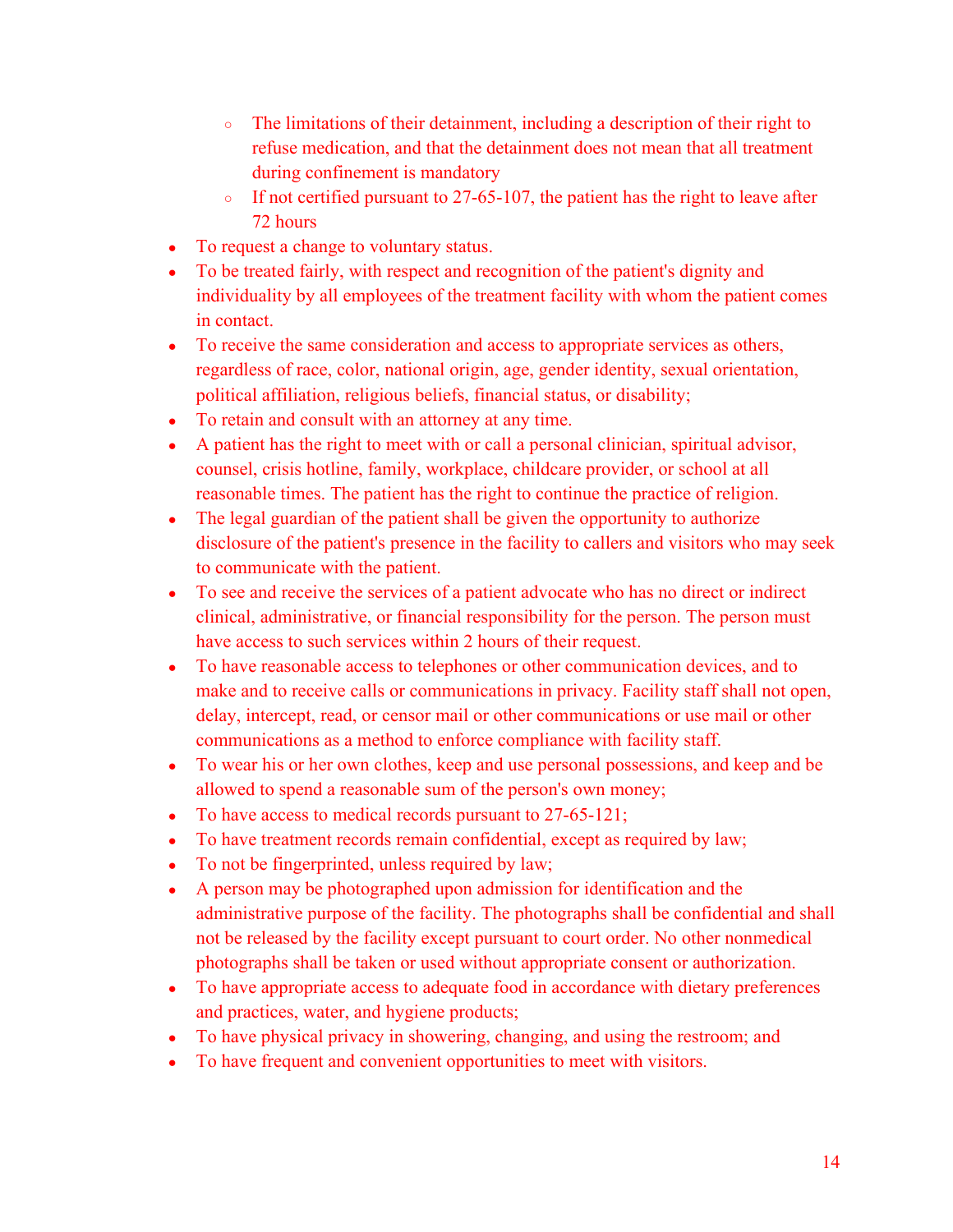A person's right under subsection (1) of this section may be denied only if access to the item, program, or service would endanger the safety of the individual or another person in close proximity and may only be denied by the evaluating person providing treatment. Denial of any right shall in all cases be entered into the person's treatment record. Information pertaining to a denial of rights contained in the person's treatment record shall be made available, upon request, to the person or his or her attorney.

No person may intentionally retaliate or discriminate against any patient or employee for contacting or providing information to any official or to an employee of any state protection and advocacy agency, or for initiating, participating in, or testifying in a grievance procedure or in an action for any remedy authorized under this section. Whoever violates this paragraph may be fined not more than \$1,000 or imprisoned for not more than 6 months or both.

Any patient whose rights are protected under this section who suffers damage as the result of the unlawful denial or violation of any of these rights may bring an action against the person or facility, including the state or any political subdivision thereof, which unlawfully denies or violates the right in question. The individual may recover any damages as may be proved, together with exemplary damages of not less than \$1000 for each violation and such costs and reasonable actual attorney fees as may be incurred.

#### **(79)**

**(a)** On or before July 1, 2019, and each July 1 thereafter, each emergency medical services facility that has treated a person pursuant to this section shall provide an annual report to the department that includes only aggregate and nonidentifying information concerning persons who were treated at an emergency medical services facility pursuant to this section. The report must comply with the provisions of section 24-1-136 (9) and is exempt from the provisions of section  $24-1-136(11)(a)(I)$ . The report must contain the following:

**(I)** The names and counties of the facilities;

**(II)** The total number of persons treated pursuant to this section, including a summary of demographic information;

**(III)** A summary regarding the different reasons for which persons were treated pursuant to this section; and

**(IV)** A summary of the disposition of persons transferred to a designated facility.

**(b)**

**(I)** Any information aggregated and provided to the department pursuant to this subsection (7) is privileged and confidential. Such information must not be made available to the public except in an aggregate format that cannot be used to identify an individual facility. The information is not subject to civil subpoena and is not discoverable or admissible in any civil, criminal, or administrative proceeding against an emergency medical services facility or health care professional. The information must be used only to assess statewide behavioral health services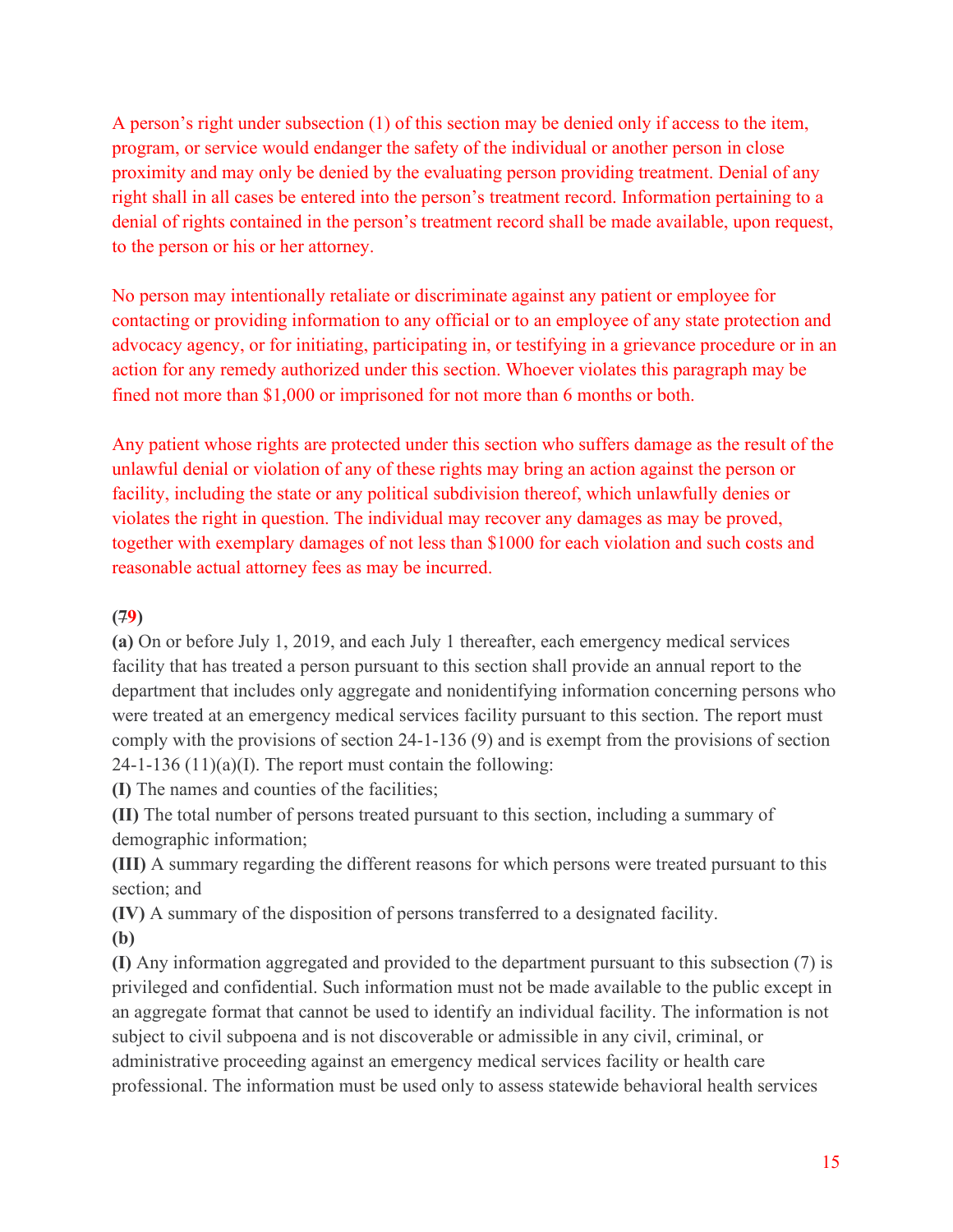needs and to plan for sufficient levels of statewide behavioral health services. In the collection of data to accomplish the requirements of this subsection (7), the department shall protect the confidentiality of patient records, in accordance with state and federal laws, and shall not disclose any public identifying or proprietary information of any hospital, hospital administrator, health care professional, or employee of a health care facility.

**(II)** Subsection (7)(b)(I) of this section does not apply to information that is otherwise available from a source outside of the data collection activities required pursuant to subsection (7)(a) of this section.

### **Create new 27-65-105.5 Emergency Transportation Procedure**

Repeal 27-65-105(1)(a)(I.5), C.R.S.

Repeal 27-65-105(1)(c), C.R.S.

**(1)** Any person who appears or is alleged to have a mental health disorder and, as a result of the mental health disorder, it is believed that without professional intervention this individual could become a danger to others or themself or be gravely disabled and community-based services are unavailable or have been unsuccessful then a certified peace officer as defined in 27-65-102(2) or an emergency medical services provider as defined in 25-3.5-103(8) upon probable cause and with such assistance as it may be required, may immediately transport the person to an outpatient mental health facility or other clinically appropriate facility designated by the Commissioner. If such a service is not available, the person may be taken to an emergency medical services facility.

(2) Upon ANY PERSON'S affidavit sworn to or affirmed before a judge OR MAGISTRATE that relates sufficient facts to establish that a person appears or is alleged to have a mental health disorder and, as a result of the mental health disorder, it is believed that without professional intervention this individual could become a danger to others or themself or be gravely disabled and community-based services are unavailable or have been unsuccessful then the court may order the person described in the affidavit to be transported to an outpatient mental health facility or other clinically appropriate facility designated or approved by the executive director COMMISSIONER. If such a service is not available, the person may be taken to an emergency medical services facility.

(3) When a person is transported against their will pursuant to subsection (1) or (2) of this section and is presented to an emergency medical services facility or a facility that is designated or approved by the COMMISSIONER executive director, the facility shall require an application in writing, stating the circumstances under which the person's condition was called to the attention of the peace officer or emergency medical service provider and further stating sufficient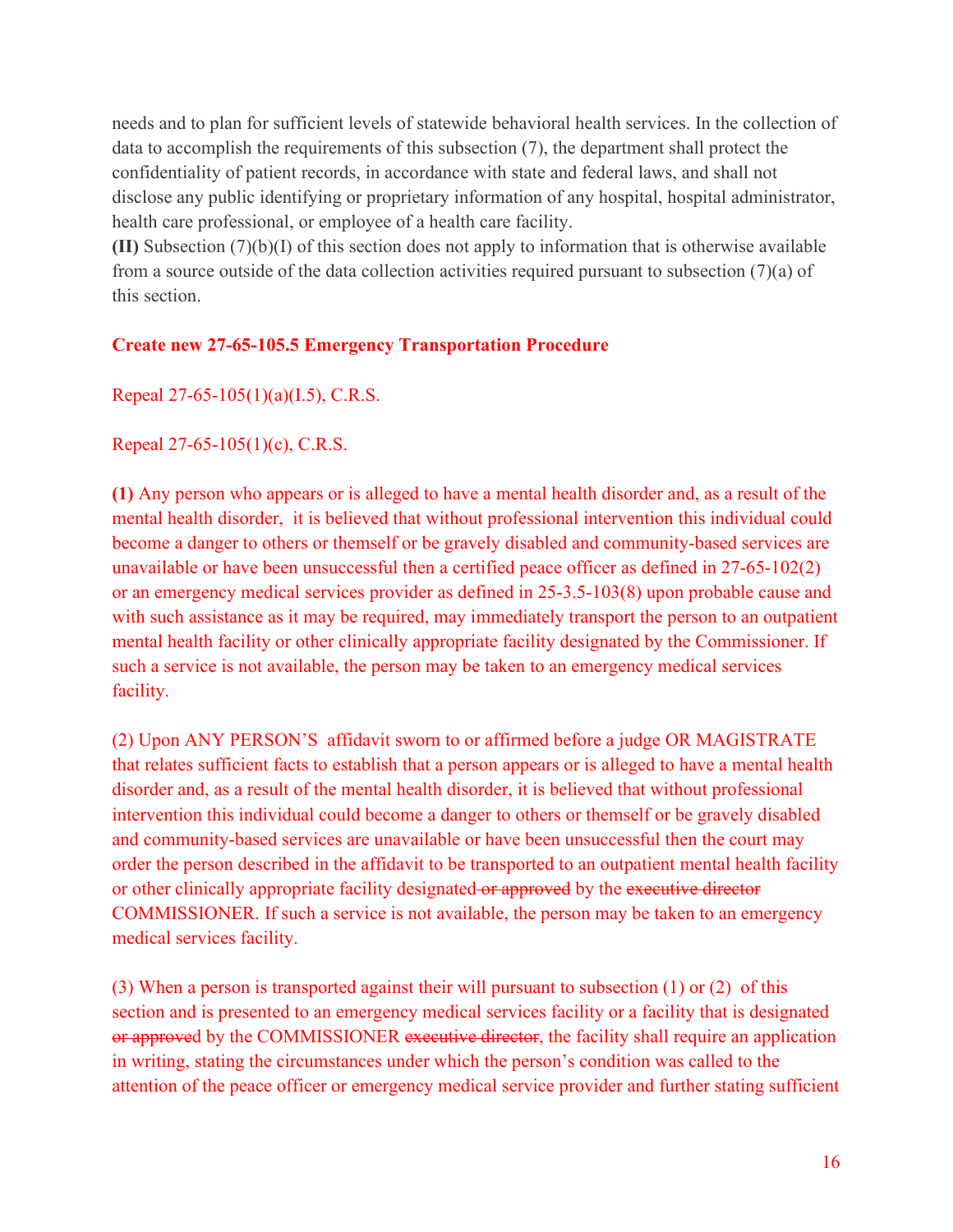facts, obtained from personal observations or obtained from others whom he or she reasonably believes to be reliable, to establish that the person appears to have a mental health disorder and, as a result of the mental health disorder, it is believed that without professional intervention this individual could become a danger to others or themself or be gravely disabled, or is in need of immediate evaluation for treatment. The application must indicate the name of the individual, when the person was taken into custody and what community-based services were provided prior to taking the person into custody. A copy of the application must be furnished to the person being transported.

(3) Once the person is accepted by the facility, an intervening professional must screen the individual within two hours to establish if the person meets criteria for an emergency procedure pursuant to 27-65-105. Once the screening has been completed, the intervening professional must first pursue voluntary treatment and evaluation. If the person refuses or the intervening professional has reason REASONABLE GROUNDS to believe the person will not remain voluntary, he or she may enact an emergency procedure pursuant to 27-65-105.

(4) Each person detained pursuant to 27-65-105.5 has the following rights, which must be explained to the individual, before being transported to a receiving facility.

- (a) The person has the right not to be detained for longer than 8 hours total. He or she may not be transported for longer than 6 hours and has the right to an evaluation within 2 hours once accepted by the receiving facility.
- (b) The person has the right to make a phone call to an interested party prior to being transported. If the person does not have access to a phone, the peace officer or emergency medical services provider shall make immediate accommodations to ensure the person may contact an interested party if they so choose.
- (c) The person has the right to continue to wear his or her own clothes and keep and use non-dangerous personal possessions that the person had in their possession at the time of the detainment, including a cell phone.
- (d) The person has the right to have appropriate access to adequate food and water.
- (e) To be treated fairly, with respect and recognition of the patient's dignity and individuality.
- (f) To file a grievance with the Behavioral Health Administration or the Office of the Behavioral Health Ombudsman

#### **27-65-106. Court-ordered evaluation for persons with mental health disorders**

**(1)** Any person alleged to have a mental health disorder and, as a result of the mental health disorder, to be a danger to others or to himself or herself or to be gravely disabled may be given an evaluation of his or her condition under a court order pursuant to this section.

**(2)** Any individual may petition the court in the county in which the respondent resides or is physically present alleging that there is a person who appears to have a mental health disorder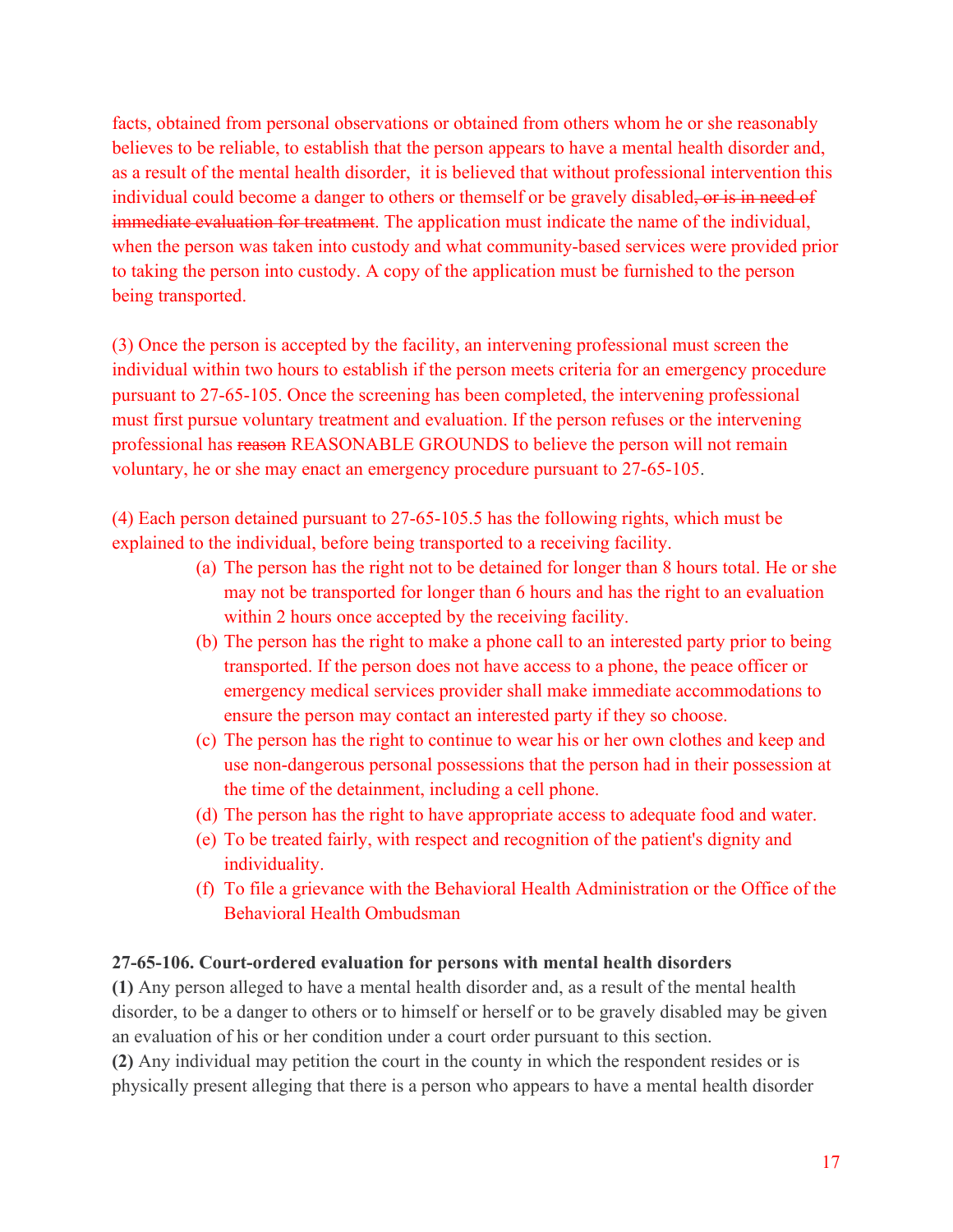and, as a result of the mental health disorder, appears to be a danger to others or to himself or herself or appears to be gravely disabled and requesting an evaluation of the person's condition.

**(3)** The petition for a court-ordered evaluation must contain the following:

**(a)** The name and address of the petitioner and his or her interest in the case;

**(b)** The name of the person for whom evaluation is sought, who shall be designated as the respondent, and, if known to the petitioner, the address, age, sex, marital status, and occupation of the respondent;

**(c)** Allegations of fact indicating that the respondent may have a mental health disorder and, as a result of the mental health disorder, be a danger to others or to himself or herself or be gravely disabled and showing reasonable grounds to warrant an evaluation;

**(d)** The name and address of every person known or believed by the petitioner to be legally responsible for the care, support, and maintenance of the respondent, if available;

**(e)** The name, address, and telephone number of the attorney, if any, who has most recently represented the respondent. If there is no attorney, there shall be a statement as to whether, to the best knowledge of the petitioner, the respondent meets the criteria established by the legal aid agency operating in the county or city and county for it to represent a client.

**(4)** Upon receipt of a petition satisfying the requirements of subsection (3) of this section, IF THE COURT IS NOT SATISFIED THAT IT HAS PROBABLE CAUSE TO ISSUE AN ORDER PURSUANT TO SUBSECTION (6) OF THIS SECTION, the court shall designate a facility, approved by the executive director, or a professional person AN INTERVENING PROFESSIONAL to provide screening of the respondent to determine whether there is probable cause to believe the allegations.

**(5)** Following screening, the facility or professional person designated by the court shall file his or her report with the court. The report must include a recommendation as to whether there is probable cause to believe that the respondent has a mental health disorder and, as a result of the mental health disorder, is a danger to others or to himself or herself or is gravely disabled and whether the respondent will voluntarily receive evaluation or treatment. The screening report submitted to the court is confidential in accordance with section 27-65-121 and must be furnished to the respondent or his or her attorney or personal representative.

**(6)** Whenever it appears, by petition and OR screening OR BOTH, pursuant to this section, to the satisfaction of the court that probable cause exists to believe that the respondent has a mental health disorder and, as a result of the mental health disorder, is a danger to others or to himself or herself or is gravely disabled and that efforts have been made to secure the cooperation of the respondent, who has refused or failed to accept evaluation voluntarily, the court shall issue an order for evaluation authorizing a certified peace officer to take the respondent into custody and place him or her in a facility designated by the executive director COMMISSIONER for seventytwo-hour treatment and evaluation. At the time of taking the respondent into custody, a copy of the petition and the order for evaluation must be given to the respondent, and promptly thereafter to any one person designated by the respondent and to the person in charge of the seventy-twohour treatment and evaluation facility named in the order or his or her designee.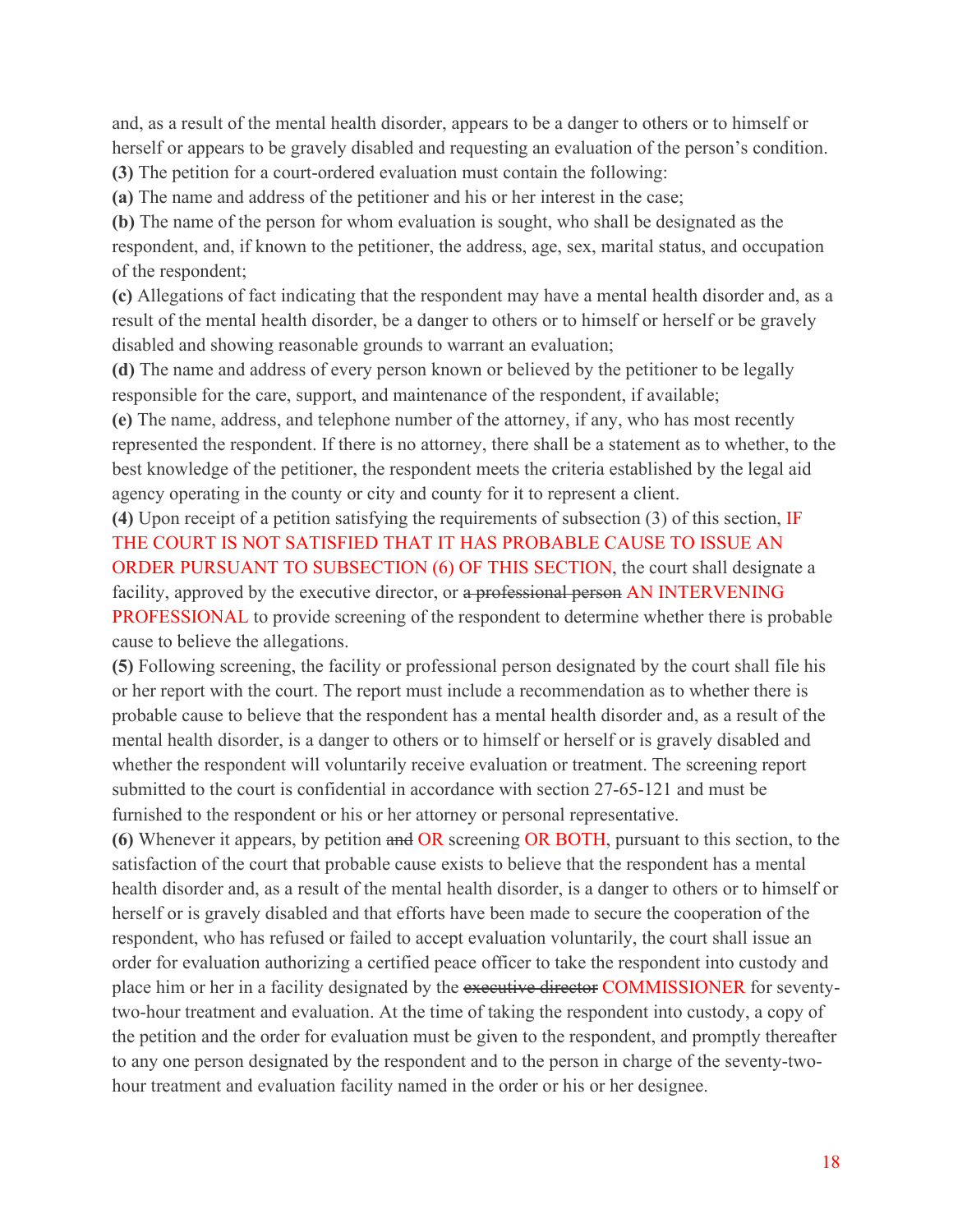**(7)** The respondent shall be evaluated as promptly as possible and shall in no event be detained longer than seventy-two hours under the court order, excluding Saturdays, Sundays, and holidays if treatment and evaluation services are not available on those days. Within that time, the respondent shall be released UNDER THE PROVISIONS OF SECTION 27-65-105(5), referred for further care and treatment on a voluntary basis, or certified for short-term treatment. **(8)** At the time the respondent is taken into custody for evaluation or within a reasonable time thereafter, unless a responsible relative is in possession of the respondent's personal property, the certified peace officer taking him or her into custody shall take reasonable precautions to preserve and safeguard the personal property in the possession of or on the premises occupied by the respondent.

**(9)** When a person is involuntarily admitted to a seventy-two-hour treatment and evaluation facility under the provisions of this section or section 27-65-105, the person shall be advised by the facility director or his or her duly appointed representative that the person is going to be examined with regard to his or her mental condition.

**(10)** Whenever a person is involuntarily admitted to a seventy-two-hour treatment and evaluation facility, he or she shall be advised by the facility director or his or her duly appointed representative of his or her right to retain and consult with any attorney at any time and that, if he or she cannot afford to pay an attorney, upon proof of indigency, one will be appointed by the court without cost.

#### 27-65-107. Certification for short-term treatment - procedure

**(1)** If a person detained for seventy-two hours pursuant to the provisions of section 27-65-105, or a respondent under court order for evaluation pursuant to section 27-65-106, has received an evaluation, he or she may be certified for not more than three months of short-term treatment under the following conditions:

**(a)** The professional staff of the agency or facility providing seventy-two-hour treatment and evaluation has analyzed the person's condition and has found the person has a mental health disorder and, as a result of the mental health disorder, is a danger to others or to himself or herself or is gravely disabled.

**(b)** The person has been advised of the availability of, but has not accepted, voluntary treatment; but, if reasonable grounds exist to believe that the person will not remain in a voluntary treatment program, his or her acceptance of voluntary treatment shall not preclude certification.

**(c)** The facility which will provide short-term treatment has been designated or approved by the executive director COMMISSIONER to provide such treatment.

**(2)** The notice of certification must be signed by a professional person OR OTHER PROFESSIONAL AS DESCRIBED IN 27-65-105 (5) (B) on the staff of the evaluation OR SHORT-TERM TREATMENT facility who participated in the evaluation and must state facts sufficient to establish reasonable grounds to believe that the person has a mental health disorder and, as a result of the mental health disorder, is a danger to others or to himself or herself or is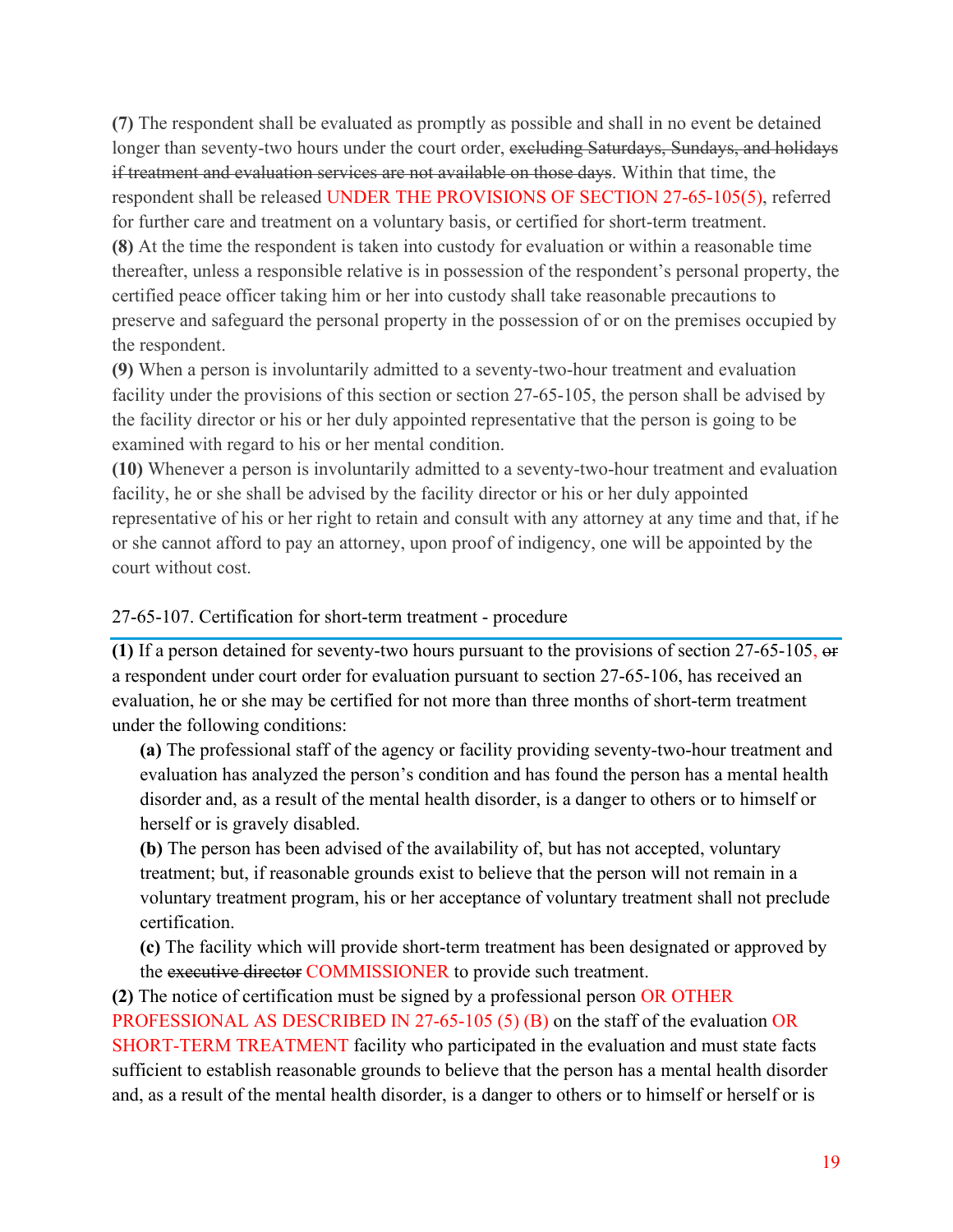gravely disabled. The certification must be filed with the court within forty-eight hours, excluding Saturdays, Sundays, and court holidays, of the date of certification. The certification must be filed with the court in the county in which the respondent resided RESIDES or was physically present immediately prior to being taken into custody.

**(3)** Within twenty-four hours of certification, copies of the certification shall be personally delivered to the respondent, and a copy shall be kept by the evaluation facility as part of the person's record. The respondent FACILITY shall also be asked ASK RESPONDENT to designate one other person whom he or she RESPONDENT wishes TO BE informed regarding certification. If he or she RESPONDENT is incapable of making such a designation at the time the certification is delivered, he or she RESPONDENT shall be asked to designate such person as soon as he or she is capable. In addition to the copy of the certification, the respondent shall be given a written notice that a hearing upon his or her certification for short-term treatment may be had before the court or a jury upon written request directed to the court pursuant to subsection (6) of this section.

**(4)** Upon certification of the respondent, the facility designated for short-term treatment shall have custody of the respondent.

**(5)** Whenever a certification is filed with the court, the court, if it has not already done so under section 27-65-106 (10), shall forthwith appoint an attorney to represent the respondent. The court shall determine whether the respondent is able to afford an attorney. If the respondent cannot afford counsel, the court shall appoint either counsel from the legal services program operating in that jurisdiction or private counsel to represent the respondent. The attorney representing the respondent shall be provided with a copy of the certification immediately upon his or her appointment. Waiver of counsel must be knowingly and intelligently made in writing and filed with the court by the respondent. In the event that a respondent who is able to afford an attorney fails to pay the appointed counsel, such counsel, upon application to the court and after appropriate notice and hearing, may obtain a judgment for reasonable attorney fees against the respondent or person making request for such counsel or both the respondent and such person. **(6)** The respondent for short-term treatment or his or her attorney may at any time file a written request that the certification for short-term treatment or the treatment be reviewed by the court or that the treatment be on an outpatient basis. If review is requested, the court shall hear the matter within ten days after the request, and the court shall give notice to the respondent and his or her attorney and the certifying and treating professional person of the time and place thereof. The hearing shall be held in accordance with section 27-65-111. At the conclusion of the hearing, the court may enter or confirm the certification for short-term treatment, discharge the respondent, or enter any other appropriate order, subject to available appropriations.

**(7)** Records and papers in proceedings under this section and section 27-65-108 shall be maintained separately by the clerks of the several courts. Upon the release of any respondent in accordance with the provisions of section 27-65-110, the facility shall notify the clerk of the court within five days of the release, and the clerk shall forthwith seal the record in the case and omit the name of the respondent from the index of cases in such court until and unless the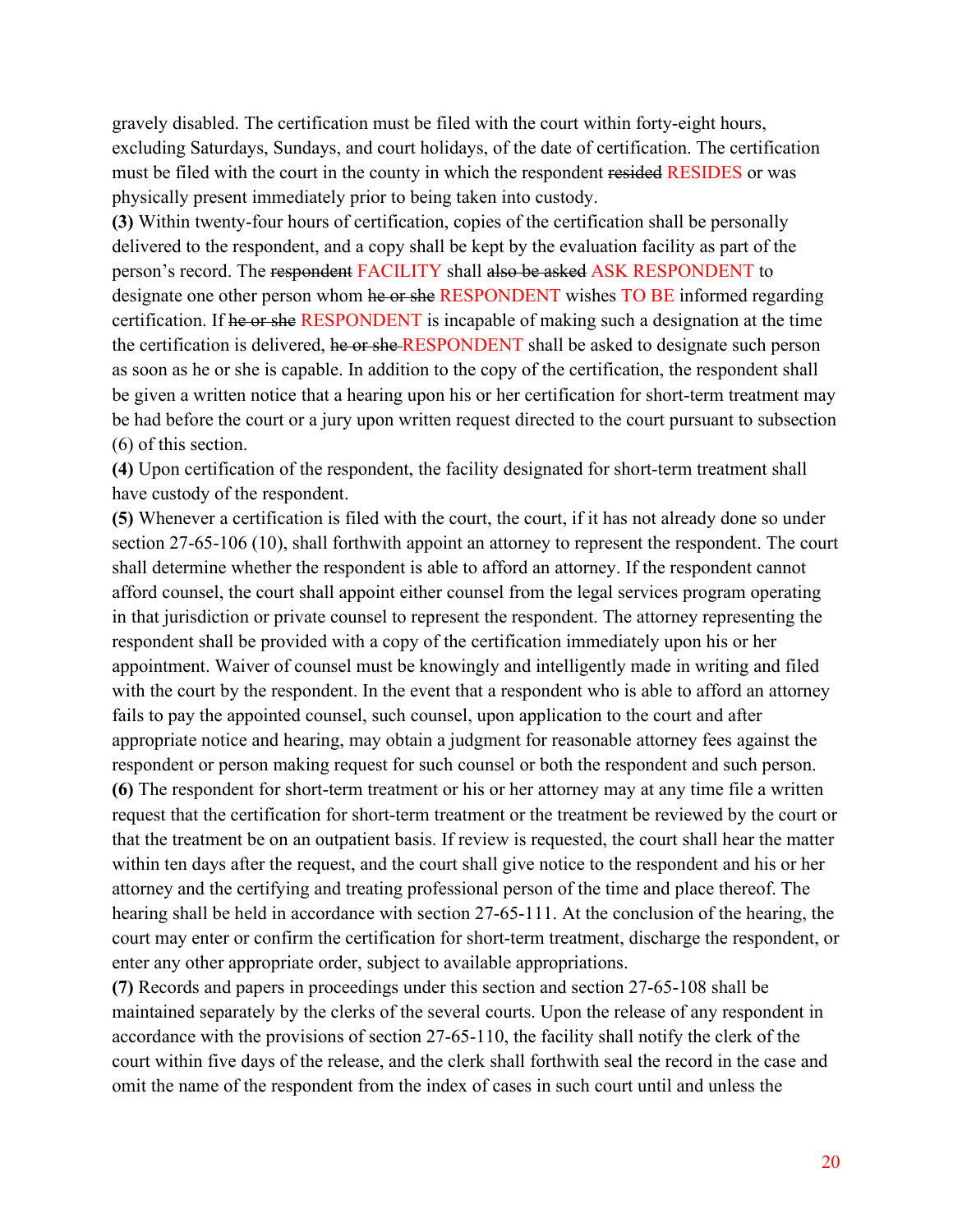respondent becomes subject to an order of long-term care and treatment pursuant to section 27- 65-109 or until and unless the court orders them opened for good cause shown. In the event a petition is filed pursuant to section 27-65-109, such certification record may be opened and become a part of the record in the long-term care and treatment case and the name of the respondent indexed.

**(8)** Whenever it appears to the court, by reason of a report by the treating professional person or any other report satisfactory to the court, that a respondent detained for evaluation and treatment or certified for treatment should be transferred to another facility for treatment and the safety of the respondent or the public requires that the respondent be transported by a sheriff, the court may issue an order directing the sheriff or his or her designee to deliver the respondent to the designated facility.

# (9) *(insert language from 108 re: short-term certification extension) (Need to make conforming amendments)*

If the professional person in charge of the evaluation and treatment believes that a period longer than three months is necessary for treatment of the respondent, he or she shall file with the court an extended certification. No extended certification for treatment shall be for a period of more than three months. The respondent shall be entitled to a hearing on the extended certification under the same conditions as in an original certification. The attorney initially representing the respondent shall continue to represent that person, unless the court appoints another attorney.

#### 27-65-108. Extension of short-term treatment

If the professional person in charge of the evaluation and treatment believes that a period longer than three months is necessary for treatment of the respondent, he or she shall file with the court an extended certification. No extended certification for treatment shall be for a period of more than three months. The respondent shall be entitled to a hearing on the extended certification under the same conditions as in an original certification. The attorney initially representing the respondent shall continue to represent that person, unless the court appoints another attorney.

#### **NEW 27-65-108 Certification on an outpatient basis - Short and long-term**

- If an individual is certified for treatment on an outpatient basis, the Court must also approve an initial individualized service plan by the accepting certification provider. The Behavioral Health Administration shall ensure there is an adequate number of providers willing to accept outpatient certifications. The Administration shall provide needed wrap-around services outlined in his or her individualized service plan to be successful in the least restrictive setting.
- If the organization holding the certification demonstrates intentional negligence in providing appropriate and timely services outlined in the treatment plan as approved by the Court, the individual may file a motion with the court to change provider or request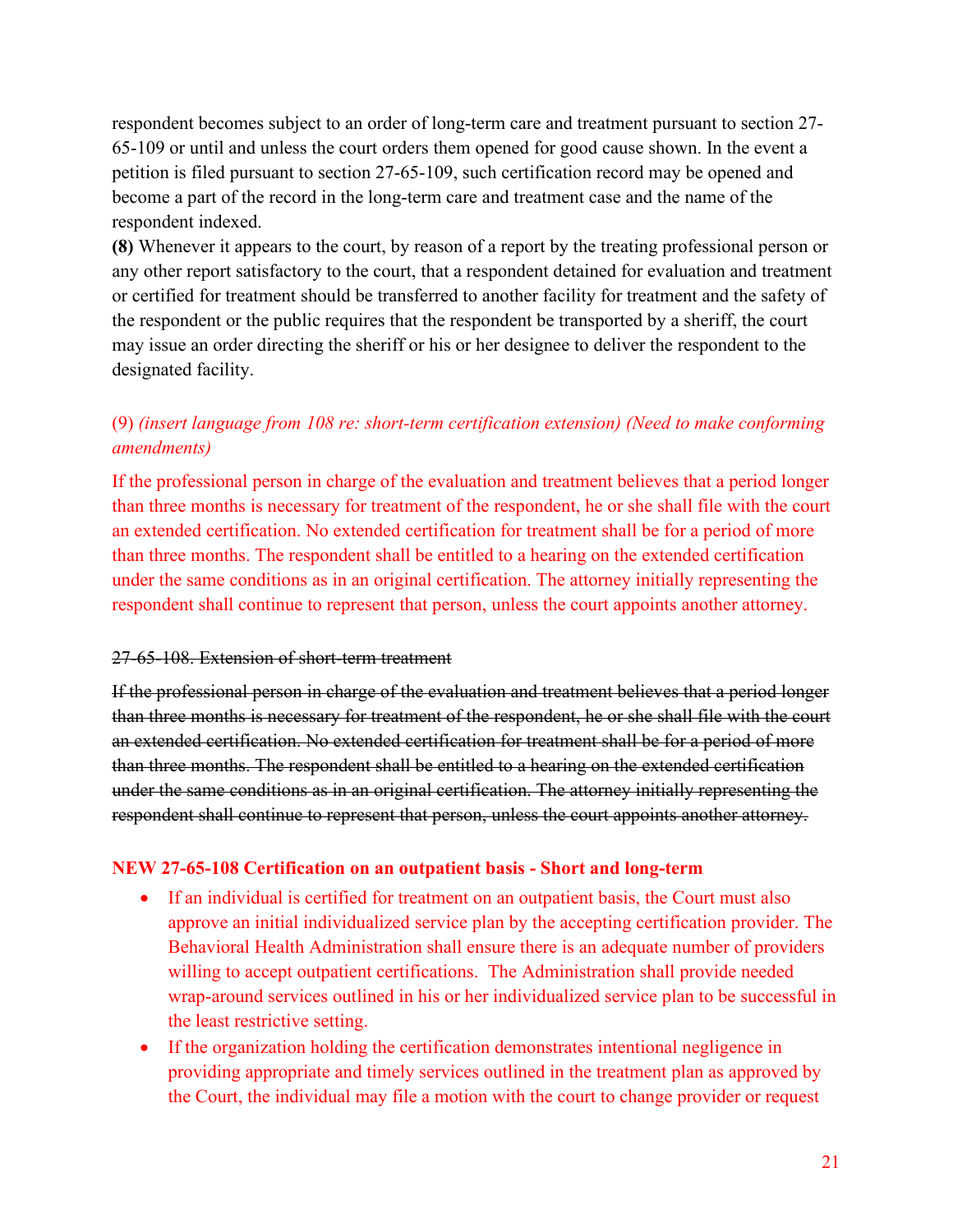the court to modify the outpatient certification. If such a motion is filed due to negligence, the Court shall immediately notify the Behavioral Health Administration upon receipts of the motion.

- Providers that hold an outpatient certification are free from civil liability if an individual under their care commits a crime (usure on correct language here)
- Each person certified on an outpatient basis has the following rights. The organization holding the certification shall assist the patient in exercising these rights:
	- To request a change to voluntary status.
	- That a change to voluntary status can be denied by the provider if the provider determines there is a reasonable probability that the respondent will not remain in voluntary treatment
	- To be treated fairly, with respect and recognition of the patient's dignity and individuality by all employees of the treatment facility with whom the patient comes in contact.
	- To receive the same consideration and access to appropriate services as others, regardless of race, color, national origin, age, gender identity, sexual orientation, political affiliation, religious beliefs, financial status, or disability;
	- To retain and consult with an attorney at any time. (attorney is free for individuals who are indigent)
	- To see and receive the services of a patient advocate, including a peer specialist, who has no direct or indirect clinical, administrative, or financial responsibility for the person. The person must have access to such services within 24 hours of their request.
	- To have their psychiatric advance directive reviewed and utilized by the Court prior to certification determinations being made on an outpatient basis, including when an individualized service plan is being drafted or updated.
	- To have access to medical record pursuant to 27-65-121;
	- To have treatment records remain confidential, except as required by law;
	- To not be fingerprinted, unless required by law;
	- A person may be photographed upon admission for identification and the administrative purpose of the facility. The photographs shall be confidential and shall not be released by the facility except pursuant to court order. No other nonmedical photographs shall be taken or used without appropriate consent or authorization.
	- To have immediate access to a representative within the organization who provides assistance to file an administrative grievance.
	- To have the right to file a motion with the court at any time to contest the outpatient certification.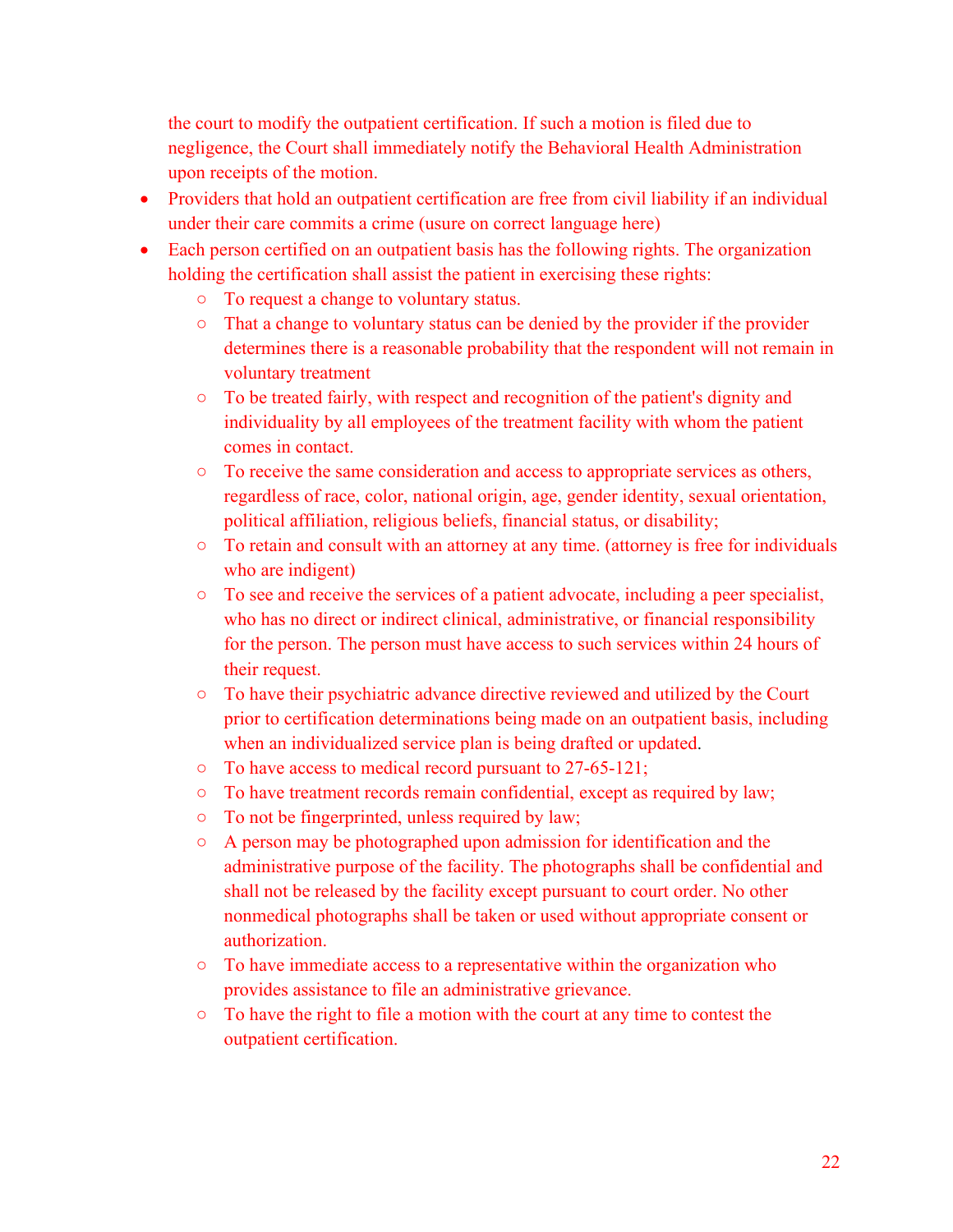$\circ$  To have the right to an individualized service plan as approved by the court, a full explanation of the services provided, and the right to participate in the development of your individualized service plan.

27-65-109. Long-term care and treatment of persons with mental health disorders - procedure

(1) Whenever a respondent has received short-term treatment for five consecutive months pursuant to the provisions of sections 27-65-107 and 27-65-108, the professional person in charge of the evaluation and treatment may file a petition with the court for long-term care and treatment of the respondent under the following conditions:

(a) The professional staff of the agency or facility providing short-term treatment has analyzed the respondent's condition and has found that the respondent has a mental health disorder and, as a result of the mental health disorder, is a danger to others or to himself or herself or is gravely disabled.

(b) The respondent has been advised of the availability of, but has not accepted, voluntary treatment; but, if reasonable grounds exist to believe that the respondent will not remain in a voluntary treatment program, his or her acceptance of voluntary treatment shall not preclude an order pursuant to this section.

(c) The facility that will provide long-term care and treatment has been designated or approved by the executive director COMMISSIONER to provide the care and treatment.

(2) Every petition for long-term care and treatment shall include a request for a hearing before the court prior to the expiration of six months from the date of original certification. A copy of the petition shall be delivered personally to the respondent for whom long-term care and treatment is sought and mailed to his or her attorney of record simultaneously with the filing thereof.

(3) Within ten days after receipt of the petition, the respondent or his or her attorney may request a jury trial by filing a written request therefor with the court.

(4) The court or jury shall determine whether the conditions of subsection (1) of this section are met and whether the respondent has a mental health disorder and, as a result of the mental health disorder, is a danger to others or to himself or herself or is gravely disabled. The court shall thereupon issue an order of long-term care and treatment for a term not to exceed six months, or it shall discharge the respondent for whom long-term care and treatment was sought, or it shall enter any other appropriate order, subject to available appropriations. An order for long-term care and treatment must grant custody of the respondent to the department BHA for placement with an agency or facility designated by the executive director COMMISSIONER to provide long-term care and treatment. When a petition contains a request that a specific legal disability be imposed or that a specific legal right be deprived, the court may order the disability imposed or the right deprived if the court or a jury has determined that the respondent has a mental health disorder or is gravely disabled and that, by reason thereof, the person is unable to competently exercise said right or perform the function as to which the disability is sought to be imposed. Any interested person may ask leave of the court to intervene as a copetitioner for the purpose of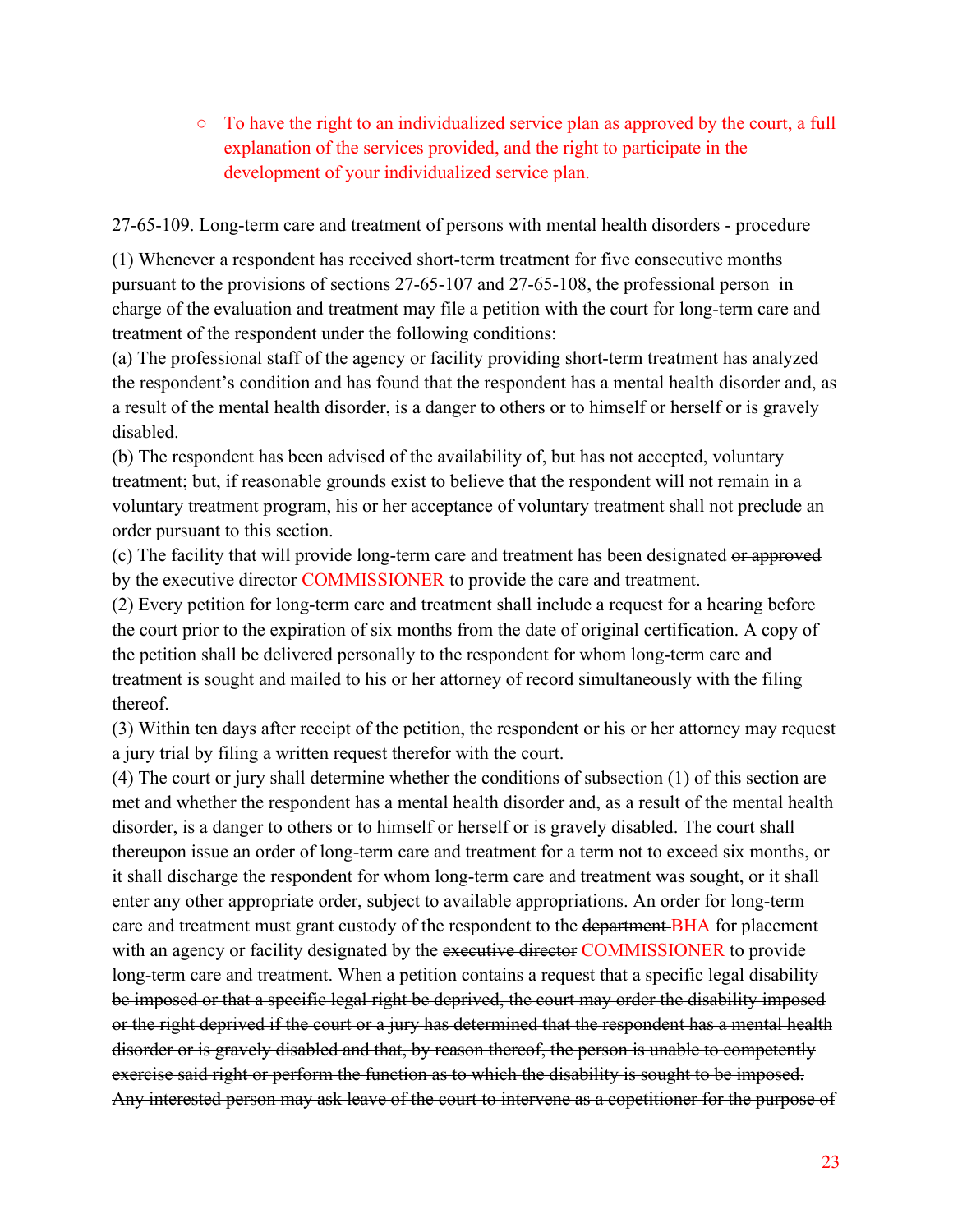seeking the imposition of a legal disability or the deprivation of a legal right. (moved to 27-65-109.5)

(5) An original order of long-term care and treatment or any extension of such order expires on the date specified, unless further extended as provided in this subsection (5). If an extension is being sought, the professional person in charge of the evaluation and treatment shall certify to the court at least thirty days prior to the expiration date of the order in force that an extension of the order is necessary for the care and treatment of the respondent subject to the order in force, and a copy of the certification must be delivered to the respondent and simultaneously mailed to his or her attorney of record. At least twenty days before the expiration of the order, the court shall give written notice to the respondent and his or her attorney of record that a hearing upon the extension may be had before the court or a jury upon written request to the court within ten days after receipt of the notice. If a hearing is not requested by the respondent within such time, the court may proceed ex parte. If a hearing is timely requested, it must be held before the expiration date of the order in force. If the court or jury finds that the conditions of subsection (1) of this section continue to be met and that the respondent has a mental health disorder and, as a result of the mental health disorder, is a danger to others or to himself or herself or is gravely disabled, the court shall issue an extension of the order. Any extension must not exceed six months, but there may be as many extensions as the court orders pursuant to this section.

#### **New 27-65-109.5**

(1) When a petition contains a request that a specific legal disability be imposed or that a specific legal right be deprived, the court may order the disability imposed or the right deprived if the court or a jury has determined that the respondent has a mental health disorder or is gravely disabled and that, by reason thereof, the person is unable to competently exercise said right or perform the function as to which the disability is sought to be imposed. Any interested person may ask leave of the court to intervene as a copetitioner for the purpose of seeking the imposition of a legal disability or the deprivation of a legal right.

#### 27-65-111. Hearing procedures - jurisdiction

(1) Hearings before the court pursuant to section 27-65-107, 27-65-108, or 27-65-109 are conducted in the same manner as other civil proceedings before the court. The burden of proof is on the person or facility seeking to detain the respondent. The court or jury shall determine that the respondent is in need of care and treatment only if the court or jury finds by clear and convincing evidence that the person has a mental health disorder and, as a result of the mental health disorder, is a danger to others or to himself or herself or is gravely disabled. (2) The court, after consultation with respondent's counsel to obtain counsel's recommendations, may appoint a professional person to examine the respondent for whom short-term treatment or long-term care and treatment is sought and to testify at the hearing before the court as to the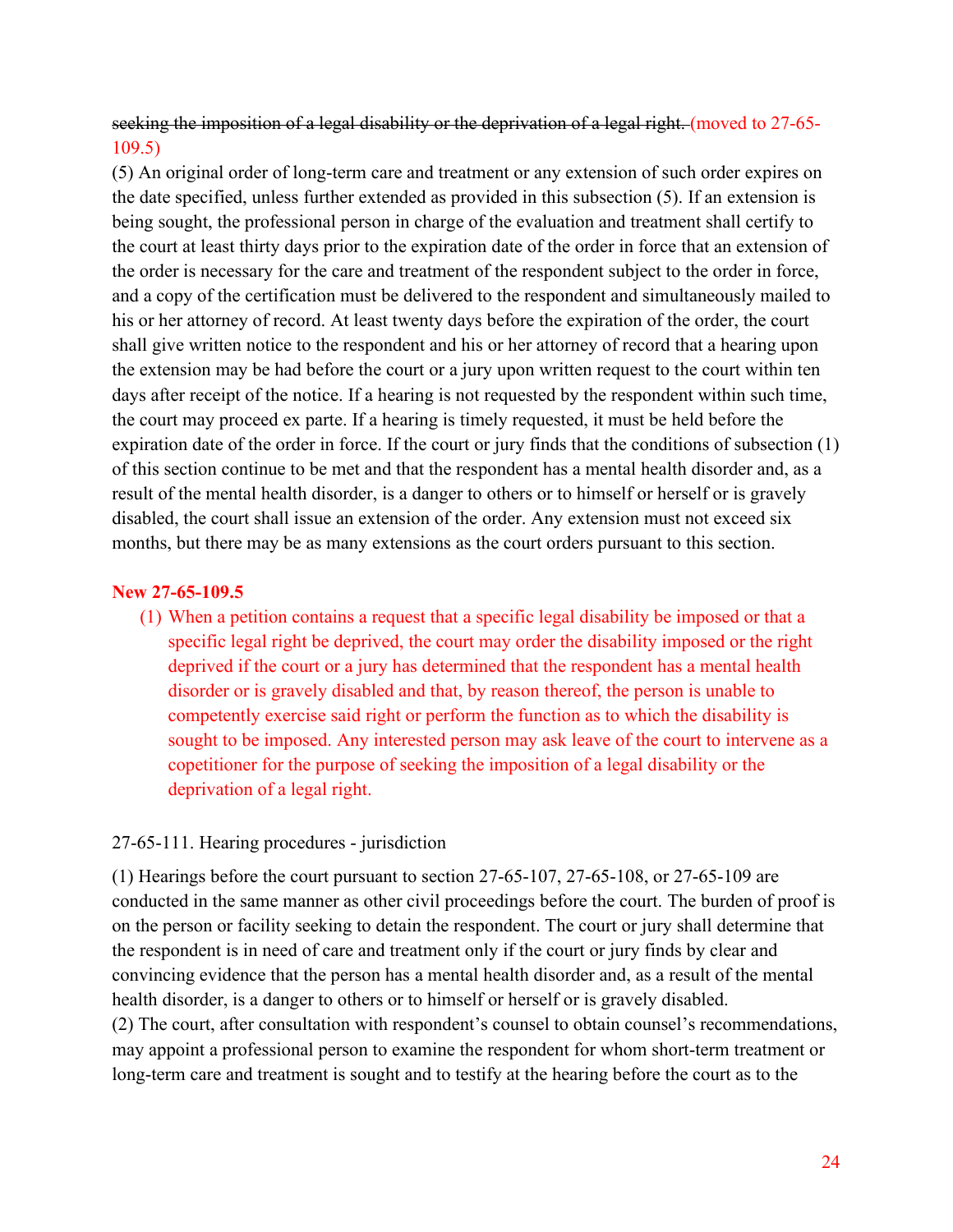results of his or her examination. The court-appointed professional person shall act solely in an advisory capacity, and no presumption shall attach to his or her findings.

(3) Every respondent subject to an order for short-term treatment or long-term care and treatment shall be advised of his or her right to appeal the order by the court at the conclusion of any hearing as a result of which such an order may be entered.

(4) The court in which the petition is filed under section 27-65-106 or the certification is filed under section 27-65-107 shall be the court of original jurisdiction and of continuing jurisdiction for any further proceedings under this article. When the convenience of the parties and the ends of justice would be promoted by a change in the court having jurisdiction, the court may order a transfer of the proceeding to another county. Until further order of the transferee court, if any, it shall be the court of continuing jurisdiction.

(5)

(a) In the event that a respondent or a person found not guilty by reason of impaired mental condition pursuant to section 16-8-103.5 (5), C.R.S., or by reason of insanity pursuant to section 16-8-105 (4) or 16-8-105.5, C.R.S., refuses to accept medication, the court having jurisdiction of the action pursuant to subsection (4) of this section, the court committing the person or defendant to the custody of the department pursuant to section 16-8-103.5 (5), 16-8-105 (4), or 16-8-105.5, C.R.S., or the court of the jurisdiction in which the designated facility treating the respondent or person is located shall have jurisdiction and venue to accept a petition by a treating physician and to enter an order requiring that the respondent or person accept such treatment or, in the alternative, that the medication be forcibly administered to him or her. The court of the jurisdiction in which the designated facility is located shall not exercise its jurisdiction without the permission of the court that committed the person to the custody of the department Behavioral Health Administration. Upon the filing of such a petition, the court shall appoint an attorney, if one has not been appointed, to represent the respondent or person and hear the matter within ten days.

(b) In any case brought under paragraph (a) of this subsection (5) in a court for the county in which the treating facility is located, the county where the proceeding was initiated pursuant to subsection (4) of this section or the court committing the person to the custody of the department pursuant to section 16-8-103.5 (5), 16-8-105 (4), or 16-8-105.5, C.R.S., shall either reimburse the county in which the proceeding pursuant to this subsection (5) was filed and in which the proceeding was held for the reasonable costs incurred in conducting the proceeding or conduct the proceeding itself using its own personnel and resources, including its own district or county attorney, as the case may be.

(c) In the case of a defendant who is found incompetent to proceed pursuant to section 16-8.5- 103, C.R.S., and who refuses to accept medication, the jurisdiction for the petition for involuntary treatment procedures shall be as set forth in section 16-8.5-112, C.R.S. (6) All ADVERSARIAL proceedings under this article, including proceedings to impose a legal disability pursuant to sections 27-65-109.5 AND 27-65-127, shall be conducted by the district attorney of the county where the proceeding is held or by a qualified attorney acting for the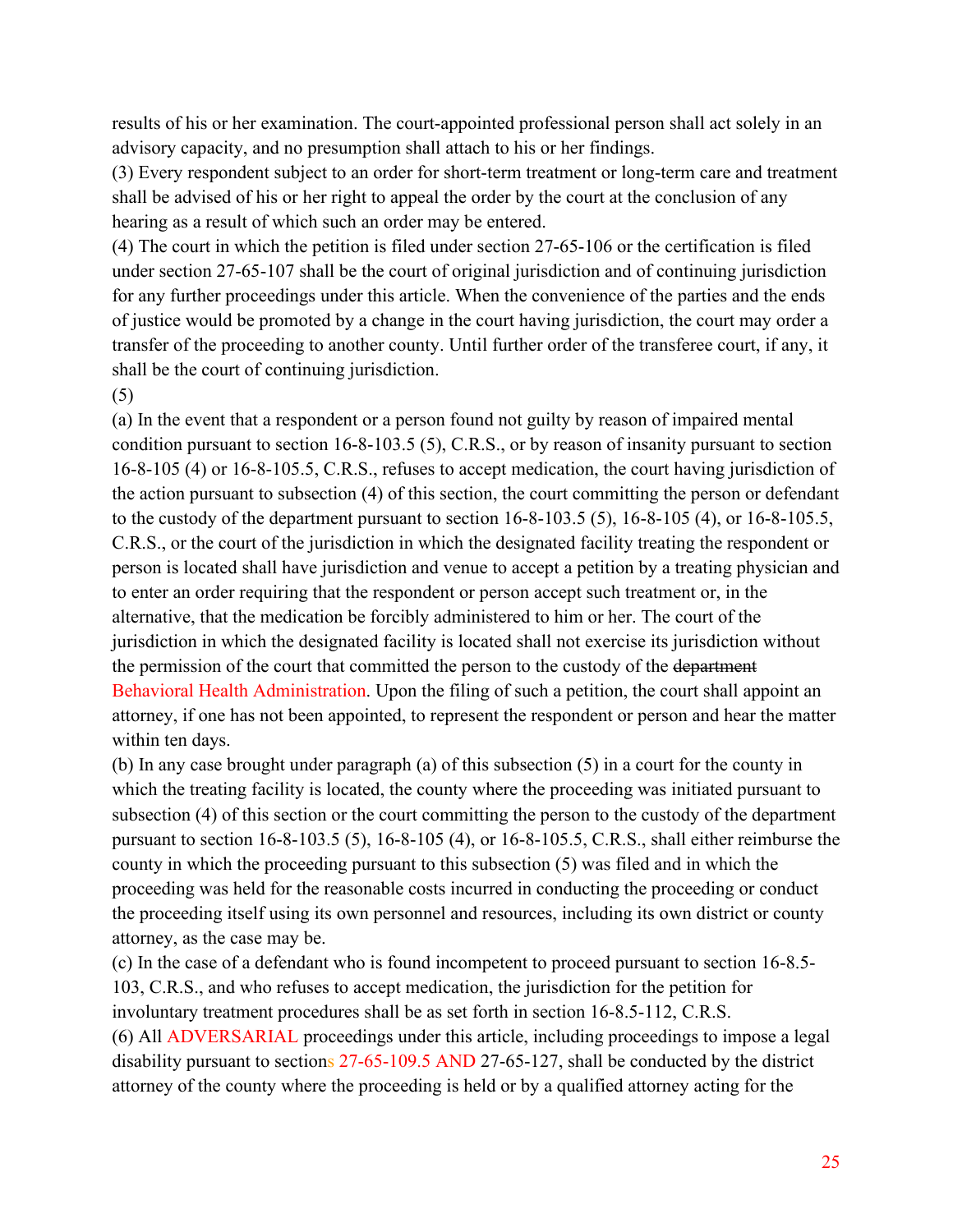district attorney appointed by the district court for that purpose; except that, in any county or in any city and county having a population exceeding fifty thousand persons, the proceedings shall be conducted by the county attorney or by a qualified attorney acting for the county attorney appointed by the district court. In any case in which there has been a change of venue to a county other than the county of residence of the respondent or the county in which the certification proceeding was commenced, the county from which the proceeding was transferred shall either reimburse the county to which the proceeding was transferred and in which the proceeding was held for the reasonable costs incurred in conducting the proceeding or conduct the proceeding itself using its own personnel and resources, including its own district or county attorney, as the case may be. Upon request of a guardian appointed pursuant to article 14 of title 15, C.R.S., the guardian may intervene in any proceeding under this article concerning his or her ward and, through counsel, may present evidence and represent to the court the views of the guardian concerning the appropriate disposition of the case.

(7) Upon request of a guardian appointed pursuant to article 14 of title 15, C.R.S., the guardian may intervene in any proceeding under this article concerning his or her ward and, through counsel, may present evidence and represent to the court the views of the guardian concerning the appropriate disposition of the case. Lay Caregivers and persons designated pursuant to 27-65- 107(3) may submit an affidavit to the court concerning their relationship to the Respondent, how long they have known the Respondent, their physical address, and their views concerning the appropriate disposition of the case.

(8) Any motions involving contested issues of law relating to this article 65 shall follow Colorado Rules of Civil Procedure 121 § 1-15, except that the responding party shall have seven days after the filing of a motion to file a responsive brief, and the moving party shall have three days after the filing of the responsive brief to file a reply brief, or such lesser or greater time as the Court may allow for good cause.

27-65-117. Rights of persons receiving evaluation, care, or treatment

**(1)** Each person receiving evaluation, care, or treatment pursuant to 27-65-107 and 27-65-109 under any provision of this article has the following rights and shall be advised of such rights by the facility:

**(a)** To receive and send sealed correspondence. No incoming or outgoing correspondence shall be opened, delayed, held, or censored by the personnel of the facility.

**(b)** To have access to letter-writing materials, including postage, and to have staff members of the facility assist him or her if unable to write, prepare, and mail correspondence;

**(c)** To have ready access to telephones, both to make and to receive calls in privacy;

**(d)** To have frequent and convenient opportunities to meet with visitors. Each person may see his or her attorney, clergyman, or physician at any time.

**(e)** To wear his or her own clothes, keep and use his or her own personal possessions, and keep and be allowed to spend a reasonable sum of his or her own money.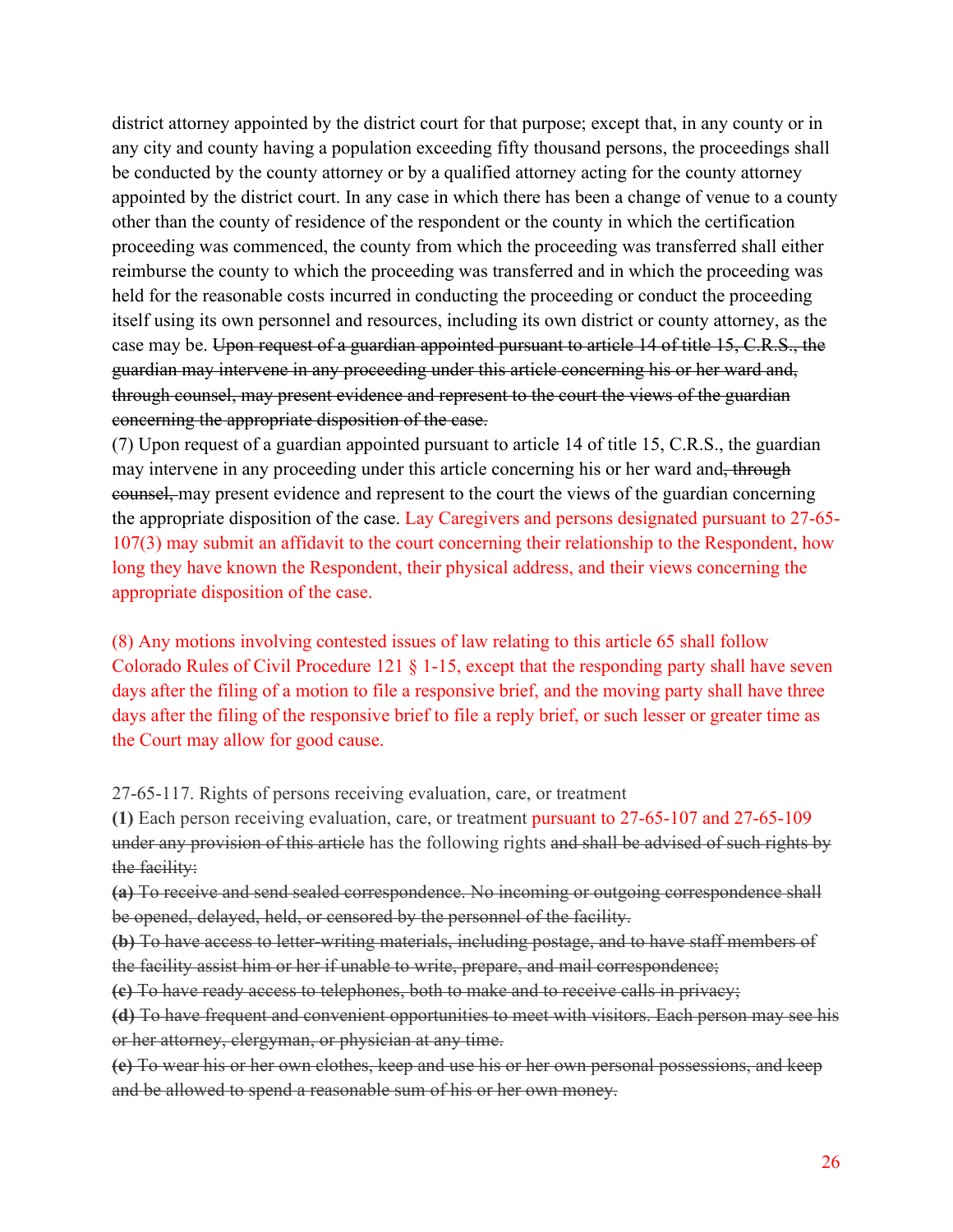**(2)** A person's rights under subsection (1) of this section may be denied for good cause only by the professional person providing treatment. Denial of any right shall in all cases be entered into the person's treatment record. Information pertaining to a denial of rights contained in the person's treatment record shall be made available, upon request, to the person or his or her attorney.

**(3)** No person admitted to or in a facility shall be fingerprinted unless required by other provisions of law.

**(4)** A person may be photographed upon admission for identification and the administrative purposes of the facility. The photographs shall be confidential and shall not be released by the facility except pursuant to court order. No other nonmedical photographs shall be taken or used without appropriate consent or authorization.

**(5)** Any person receiving evaluation or treatment under any of the provisions of this article is entitled to a written copy of all his or her rights enumerated in this section, and a minor child shall receive written notice of his or her rights as provided in section 27-65-103 (7)(g). A list of such rights shall be prominently posted in all evaluation and treatment facilities. a list of which shall be prominently posted in the predominant languages of the community and explained in a language or modality accessible to the patient. The facility shall assist the patient in exercising the rights granted in this subdivision.

- Immediately upon admission to the facility, to receive a written copy and verbal description in a language or modality accessible to the patient of all his or her enumerated rights outlined in this section and any accompanying rules, and a minor child and his or her guardian shall receive written notice of his or her rights as provided in section  $27-65-103(7)(g)$ .
- To be treated fairly, with respect and recognition of the patient's dignity and individuality by all employees of the treatment facility with whom the patient comes in contact.
- To receive the same consideration and access to appropriate services as others, regardless of race, color, national origin, age, gender identity, sexual orientation, political affiliation, religious beliefs, financial status, or disability;
- To retain and consult with an attorney at any time.
- A patient has the right to meet with or call a personal clinician, spiritual advisor, counsel, crisis hotline, family, workplace, childcare provider, or school at all reasonable times. The patient has the right to continue the practice of religion.
- The legal guardian of the patient shall be given the opportunity to authorize disclosure of the patient's presence in the facility to callers and visitors who may seek to communicate with the patient.
- To see and receive the services of a patient advocate who has no direct or indirect clinical, administrative, or financial responsibility for the person. The person must have access to such services within 2 hours of their request.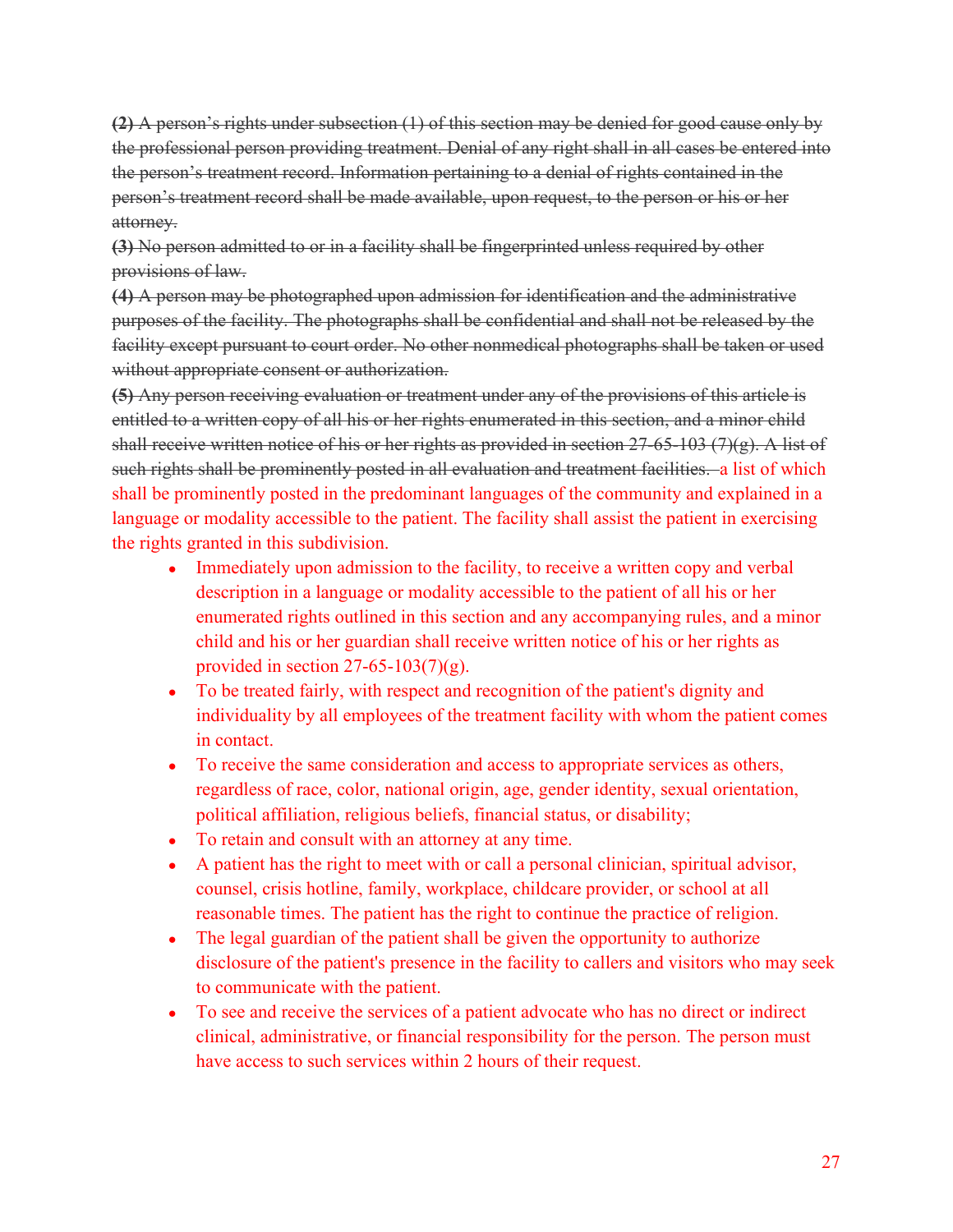- To receive and send sealed correspondence as well as the assistance of facility staff if the person is unable to write, prepare, or mail correspondence.
- To have reasonable access to telephones or other communication devices, and to make and to receive calls or communications in privacy. Facility staff shall not open, delay, intercept, read, or censor mail or other communications or use mail or other communications as a method to enforce compliance with facility staff.
- To wear his or her own clothes, keep and use personal possessions, and keep and be allowed to spend a reasonable sum of the person's own money;
- To have access to medical records;
- To have treatment records remain confidential, except as required by law;
- To not be fingerprinted, unless required by law;
- A person may be photographed upon admission for identification and the administrative purpose of the facility. The photographs shall be confidential and shall not be released by the facility except pursuant to court order. No other nonmedical photographs shall be taken or sued without appropriate consent or authorization.
- To have appropriate access to adequate food in accordance with dietary preferences and practices, water, and hygiene products;
- To have physical privacy in showering, changing, and using the restroom; and
- To have frequent and convenient opportunities to meet with visitors.
- Have immediate access to a representative within the facility who provides assistance to file a grievance.

A person's right under subsection (1) of this section may be denied only if access to the item, program, or service would endanger the safety of the individual or another person in close proximity and may only be denied by the professional person providing treatment. Denial of any right shall in all cases be entered into the person's treatment record. Information pertaining to a denial of rights contained in the person's treatment record shall be made available, upon request, to the person, THE PERSON'S GUARDIAN, or his or her attorney.

No person may intentionally retaliate or discriminate against any patient or employee for contacting or providing information to any official or to an employee of any state protection and advocacy agency, or for initiating, participating in, or testifying in a grievance procedure or in an action for any remedy authorized under this section. Whoever violates this paragraph may be fined not more than \$1,000 or imprisoned for not more than 6 months or both.

Any patient whose rights are protected under this section who suffers damage as the result of the unlawful denial or violation of any of these rights may bring an action against the person or facility, including the state or any political subdivision thereof, which unlawfully denies or violates the right in question. The individual may recover any damages as may be proved, together with exemplary damages of not less than \$1000 for each violation and such costs and reasonable actual attorney fees as may be incurred.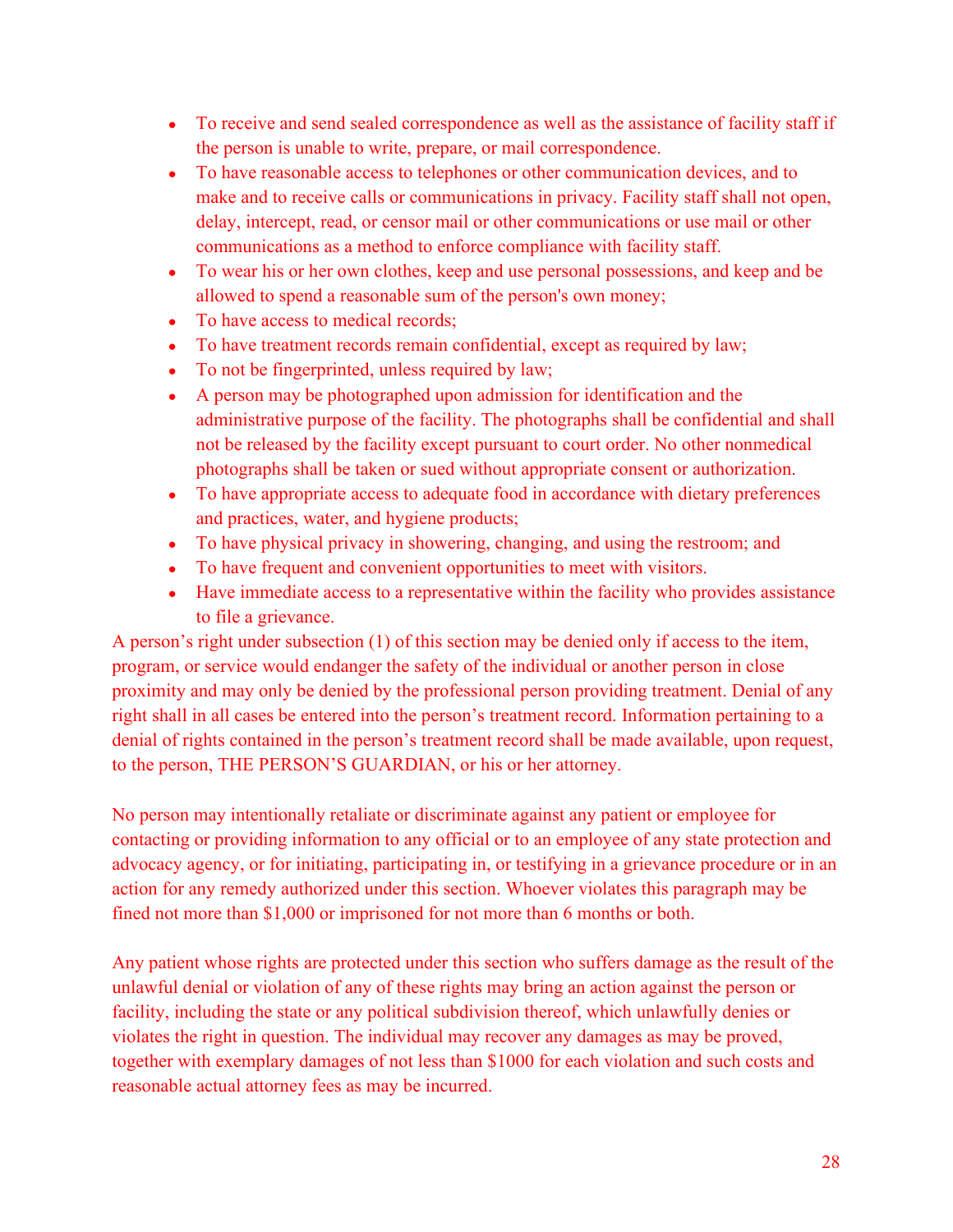#### 27-65-120. Voting in public elections

Any person receiving evaluation, care, or treatment under this article shall be given the opportunity to exercise his or her right to register and to vote in primary and general elections. The agency or facility providing evaluation, care, or treatment shall assist such persons, upon their request, to obtain voter registration forms and mail ballots and to comply with any other prerequisite for voting.

#### 27-65-121. Records

**(1)** Except as provided in subsection (2) of this section, all information obtained and records prepared in the course of providing any services pursuant to this article 65 to individuals pursuant to any provision of this article 65 are confidential and privileged matter. The information and records may be disclosed only:

**(a)** In communications between qualified professional personnel in the provision of services or appropriate referrals;

**(b)** When the recipient of services designates persons to whom information or records may be released; but, if a recipient of services is a ward or conservatee and his or her guardian or conservator designates, in writing, persons to whom records or information may be disclosed, the designation shall be valid in lieu of the designation by the recipient; except that nothing in this section shall be construed to compel a physician, psychologist, social worker, nurse, attorney, or other professional personnel to reveal information that has been given to him or her in confidence by members of a patient's family or other informants;

**(c)** To the extent necessary to make claims on behalf of a recipient of aid, insurance, or medical assistance to which he or she may be entitled;

**(d)** If the department has promulgated rules for the conduct of research. Such rules shall include, but not be limited to, the requirement that all researchers must sign an oath of confidentiality. All identifying information concerning individual patients, including names, addresses, telephone numbers, and social security numbers, shall not be disclosed for research purposes.

**(e)** To the courts, as necessary to the administration of the provisions of this article; **(f)** To persons authorized by an order of court after notice and opportunity for hearing to the person to whom the record or information pertains and the custodian of the record or information pursuant to the Colorado rules of civil procedure;

**(g)** To adult family members upon admission of a person with a mental health disorder for inpatient or residential care and treatment. The only information that may be released pursuant to this subsection  $(1)(g)$  is the location and fact of admission of the person with a mental health disorder who is receiving care and treatment. The disclosure of location is governed by the procedures in section 27-65-122 and is subject to review pursuant to section 27-65-122.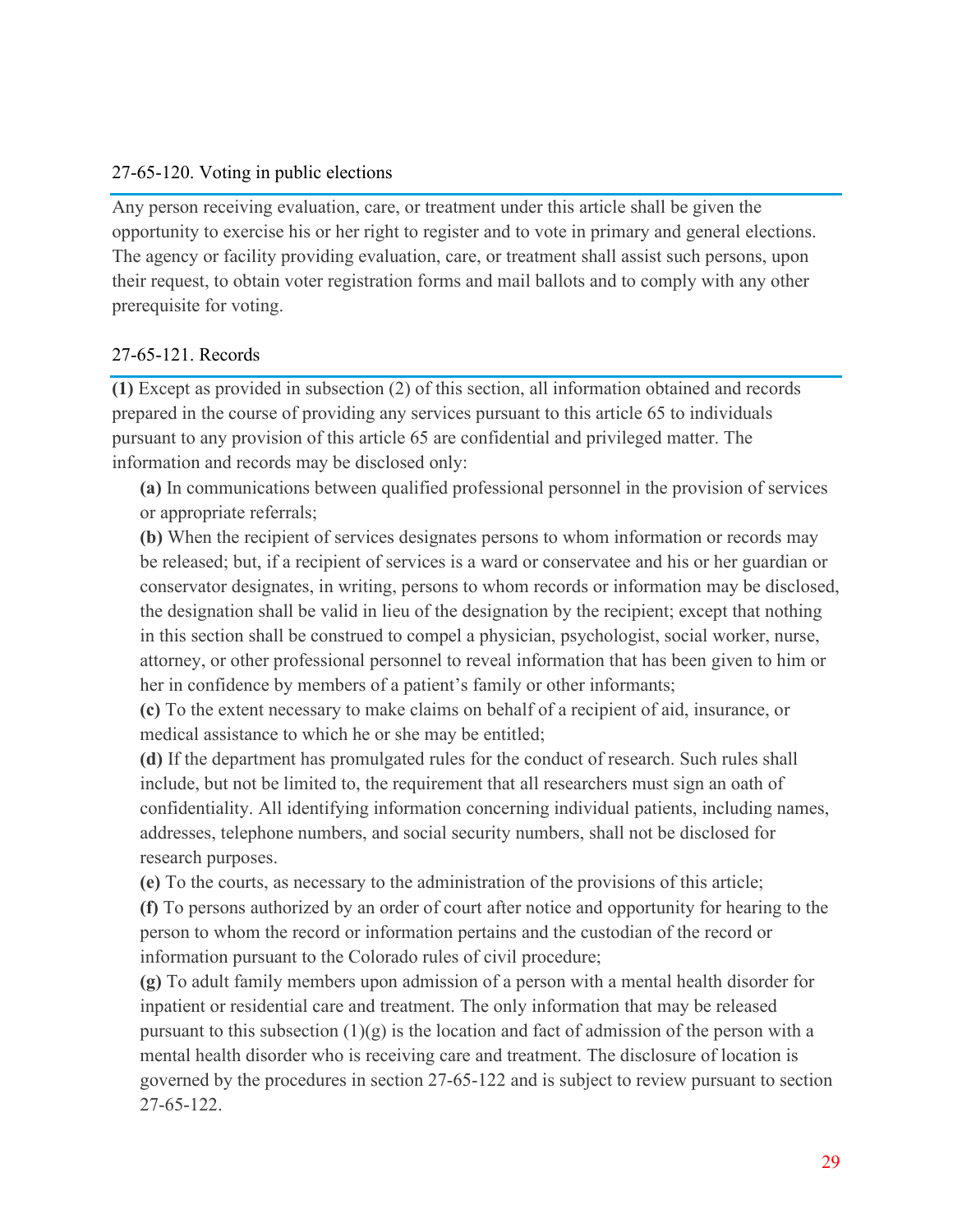#### **(h)** To adult family members LAY CAREGIVERS AND THE PERSON WHOM THE INDIVIDUAL DESIGNATED PURSUANT TO SECTION 27-65-107(3) actively

participating in the care and treatment of a person with a mental health disorder regardless of the length of the participation. The information released pursuant to this subsection (1)(h) is limited to one or more of the following: The diagnosis, the prognosis, the need for hospitalization and anticipated length of stay, the discharge plan, the medication administered and side effects of the medication, and the short-term and long-term treatment goals. The disclosure is governed by the procedures in section 27-65-122 (2) and is subject to review pursuant to section 27-65-122.

**(i)** In accordance with state and federal law to the agency designated pursuant to the federal "Protection and Advocacy for Individuals with Mental Illness Act", 42 U.S.C. sec. 10801 et seq., as the governor's protection and advocacy system for Colorado.

**(2)** Nothing in paragraph (g) or (h) of subsection (1) of this section shall be deemed to preclude the release of information to a parent concerning his or her minor child.

**(3)**

**(a)** Nothing in this article shall be construed as rendering privileged or confidential any information, except written medical records and information that is privileged under section 13-90-107, C.R.S., concerning observed behavior that constitutes a criminal offense committed upon the premises of any facility providing services under this article or any criminal offense committed against any person while performing or receiving services under this article.

**(b)** The provisions of subsection (1) of this section shall not apply to physicians or psychologists eligible to testify concerning a criminal defendant's mental condition pursuant to section 16-8-103.6, C.R.S.

**(4)**

**(a)** All facilities shall maintain and retain permanent records, including all applications as required pursuant to section 27-65-105 (3).

**(b)** Outpatient or ambulatory care facilities shall retain all records for a minimum of seven years after discharge from the facility for persons who were eighteen years of age or older when admitted to the facility, or until twenty-five years of age for persons who were under eighteen years of age when admitted to the facility.

**(c)** Inpatient or hospital care facilities shall retain all records for a minimum of ten years after discharge from the facility for persons who were eighteen years of age or older when admitted to the facility, or until twenty-eight years of age for persons who were under eighteen years of age when admitted to the facility.

**(5)** Nothing in this section shall be construed to prohibit or limit the sharing of information by a state institution of higher education police department to authorized university administrators pursuant to section 23-5-141, C.R.S.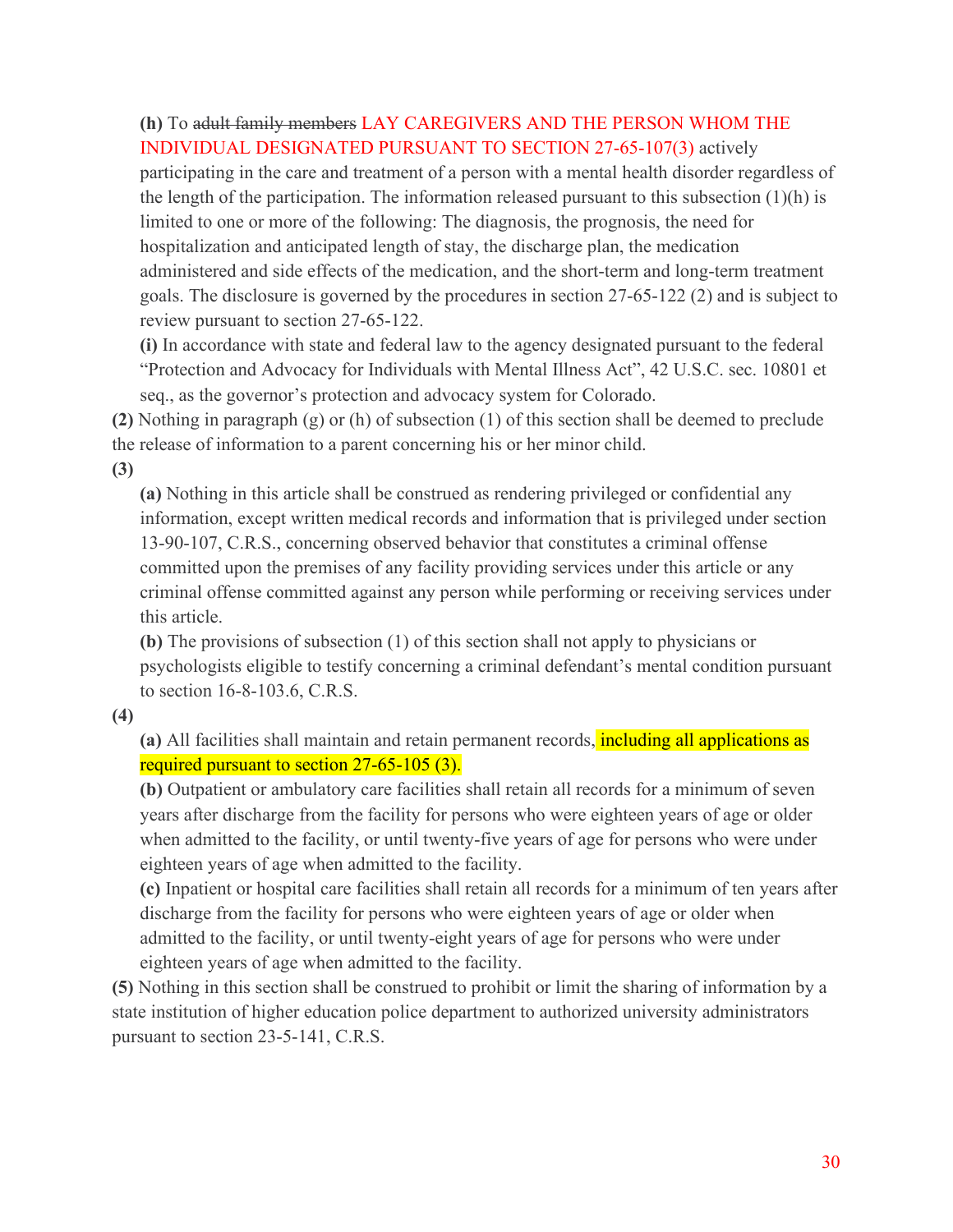## 27-65-122. Request for release of information - procedures - review of a decision concerning release of information

**(1)** When a family member requests the location and fact of admission of a person with a mental health disorder pursuant to section 27-65-121 (1)(g), the treating professional person or his or her designee, who must be a professional person, shall decide whether to release or withhold such information. The location must be released unless the treating professional person or his or her designee determines, after an interview with the person with a mental health disorder, that release of the information to a particular family member would not be in the best interests of the person with a mental health disorder. Any decision to withhold information requested pursuant to section  $27-65-121$  (1)(g) is subject to administrative review pursuant to this section upon request of a family member or the person with a mental health disorder. The treating facility shall make a record of the information given to a family member pursuant to this subsection (1). For the purposes of this subsection (1), an adult person having a similar relationship to a person with a mental health disorder as a spouse, parent, child, or sibling of a person with a mental health disorder may also request the location and fact of admission concerning a person with a mental health disorder.

**(2)**

**(a)** When a family member requests information pursuant to section 27-65-121 (1)(h) concerning a person with a mental health disorder, the treating professional person or his or her designee shall determine whether the person with a mental health disorder is capable of making a rational decision in weighing his or her confidentiality interests and the care and treatment interests implicated by the release of information. The treating professional person or his or her designee shall then determine whether the person with a mental health disorder consents or objects to the release of information. Information must be released or withheld in the following circumstances:

**(I)** If the treating professional person or his or her designee makes a finding that the person with a mental health disorder is capable of making a rational decision concerning his or her interests and the person with a mental health disorder consents to the release of information, the treating professional person or his or her designee shall order the release of the information unless he or she determines that the release would not be in the best interests of the person with a mental health disorder.

**(II)** If the treating professional person or his or her designee makes a finding that the person with a mental health disorder is capable of making a rational decision concerning his or her interests and the person with a mental health disorder objects to the release of information, the treating professional person or his or her designee shall not order the release of the information.

**(III)** If the treating professional person or his or her designee makes a finding that the person with a mental health disorder is not capable of making a rational decision concerning his or her interests, the treating professional person or his or her designee may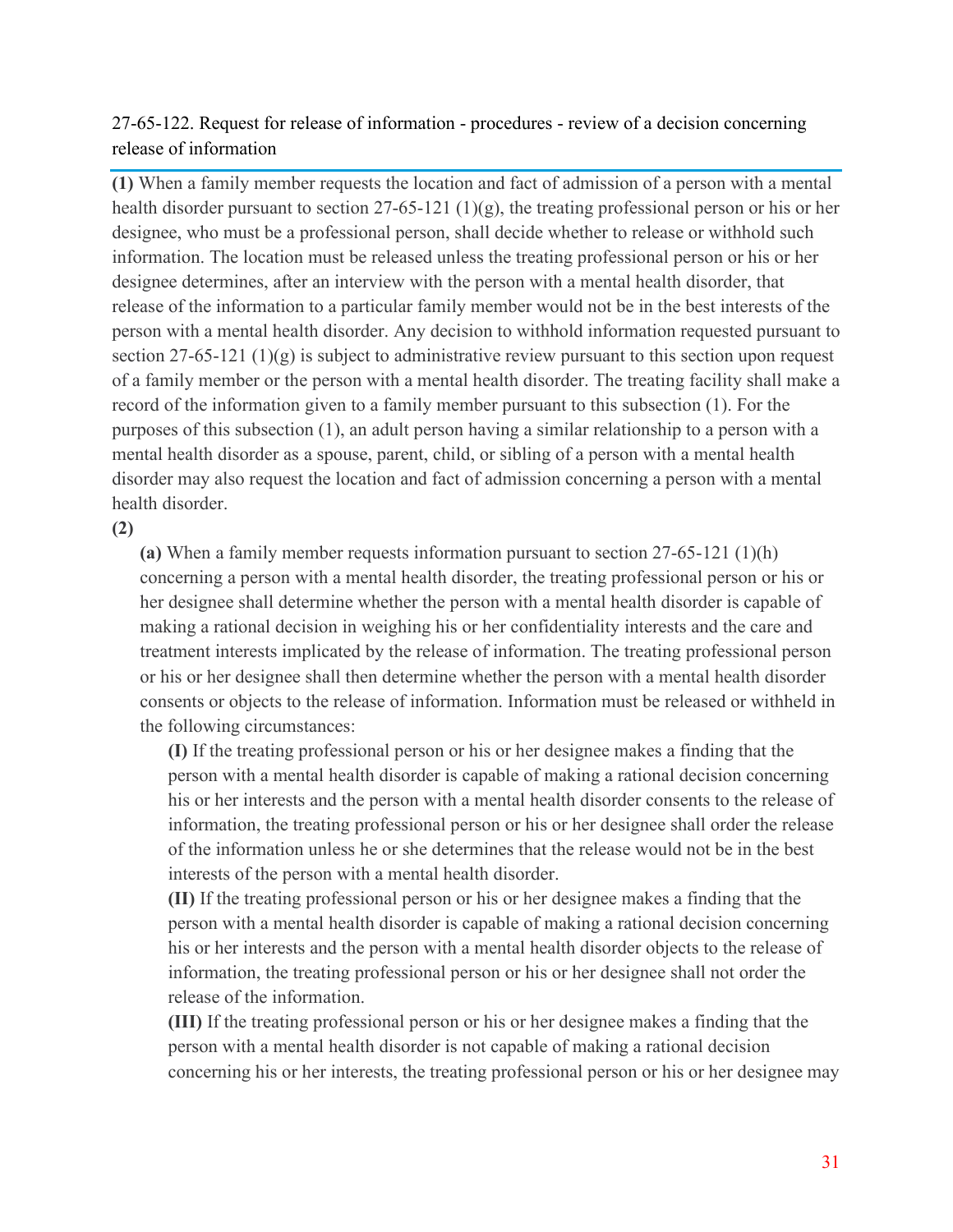order the release of the information if he or she determines that the release would be in the best interests of the person with a mental health disorder.

**(IV)** Any determination as to capacity pursuant to this subsection (2)(a) must be used only for the limited purpose of this subsection (2)(a).

**(b)** A decision by a treating professional person or his or her designee concerning the capability of a person with a mental health disorder pursuant to subsection  $(2)(a)(III)$ of this section is subject to administrative review upon the request of the person with a mental health disorder. A decision by a treating professional person or his or her designee to order the release or withholding of information pursuant to subsection (2)(a)(III) of this section is subject to administrative review upon the request of either a family member or the person with a mental health disorder.

**(c)** The director of the treating facility shall make a record of any information given to a family member pursuant to subsection (2)(a) of this section and section 27-65- 121 (1)(h).

**(3)** When administrative review is requested either pursuant to subsection (1) or subsection (2)(b) of this section, the director of the facility providing care and treatment to the person with a mental health disorder shall cause an objective and impartial review of the decision to withhold or release information. The director of the facility shall conduct the review, if he or she is a professional person. If the director is not available or if the director cannot provide an objective and impartial review, the review shall be conducted by a professional person designated by the director of the facility. The review must include, but need not be limited to, an interview with the person with a mental health disorder. The facility providing care and treatment shall document the review of the decision.

**(4)** If a person with a mental health disorder objects to the release or withholding of information, the person with a mental health disorder and his or her attorney, if any, must be provided with information concerning the procedures for administrative review of a decision to release or withhold information. The person with a mental health disorder must be informed of any information proposed to be withheld or released and to whom and be given a reasonable opportunity to initiate the administrative review process before information concerning his or her care and treatment is released.

**(5)** A family member whose request for information is denied shall be provided with information concerning the procedures for administrative review of a decision to release or withhold information.

**(6)** A person with a mental health disorder may file a written request for review by the court of a decision made upon administrative review to release information to a family member requested pursuant to section 27-65-121 (1)(h) and proposed to be released pursuant to subsection (2) of this section. If judicial review is requested, the court shall hear the matter within ten days after the request, and the court shall give notice to the person with a mental health disorder and his or her attorney, the treating professional person, and the person who made the decision upon